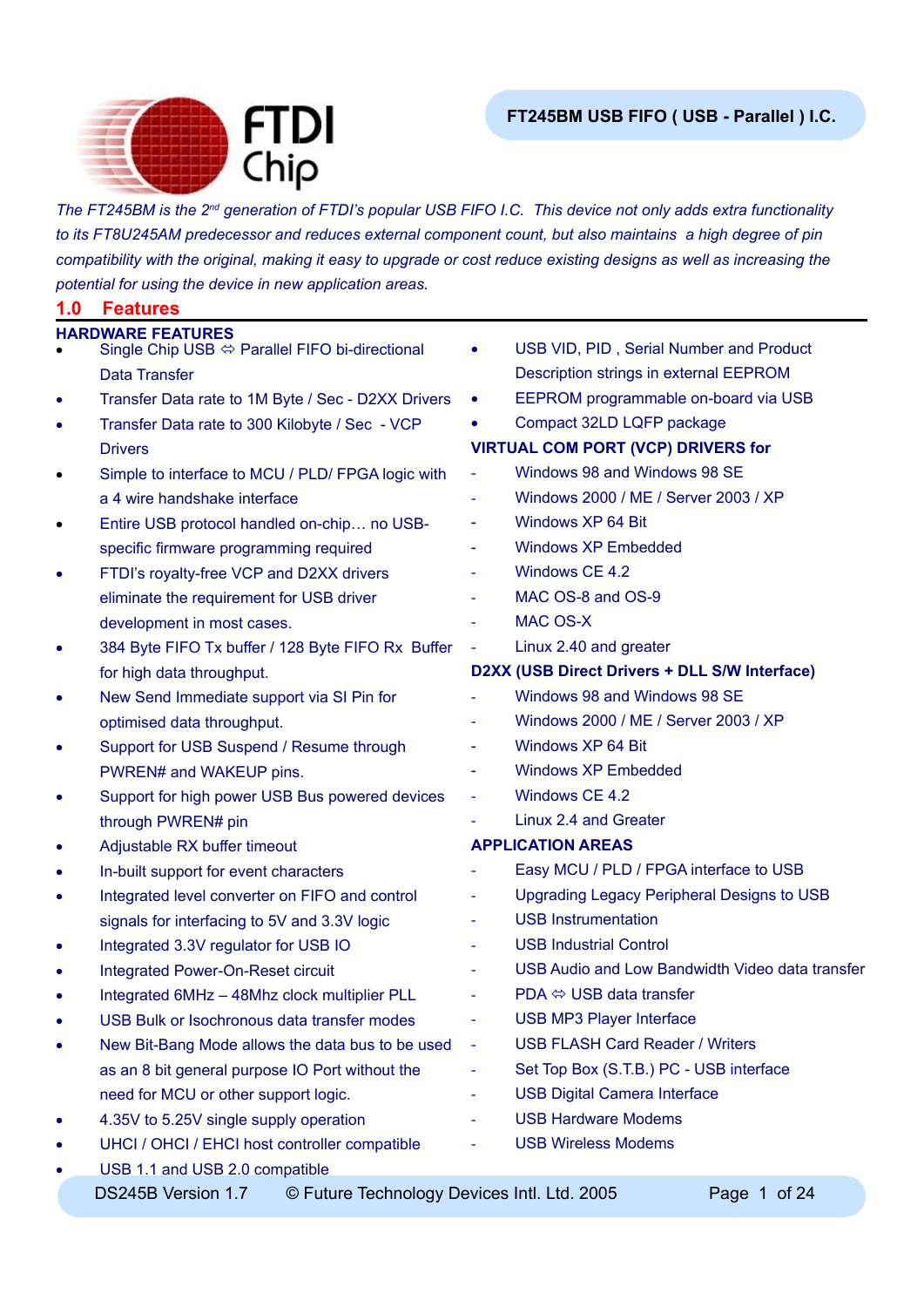## **1.1 General Description**

The FT245BM provides an easy cost-effective method of transferring data to / from a peripheral and a host P.C. at up to 8 Million bits (1 Megabyte) per second. Its simple, FIFO-like design makes it easy to interface to any microcontroller or microprocessor via IO ports.

To send data from the peripheral to the host computer, simply write the byte-wide data into the module when TXE# is low. If the (384-byte) transmit buffer fills up or is busy storing the previously written byte, the device keeps TXE# high in order to stop further data from being written until some of the FIFO data has been transferred over USB to the host. TXE# goes high after every byte written.

When the host sends data to the peripheral over USB, the device will take RXF# low to let the peripheral know that at least one byte of data is available. The peripheral can read a data byte every time RXF# goes low. RXF# goes high after every byte read.

By using FTDI's virtual COM port drivers, the peripheral looks like a standard COM port to the application software. Commands to set the baud rate are ignored - the device always transfers data at its fastest rate regardless of the application's baud-rate setting. Alternatively, FTDI's D2XX drivers allow application software to access the device "directly" through a published DLL based API. Details of the current VCP and D2XX driver can be found on FTDI's web site ( [http://www.ftdichip.com](http://www.ftdichip.com/FTDisti.htm) )

## **2.0 Enhancements**

*This section summarises the enhancements of the 2nd generation device compared to its FT8U245AM predecessor. For further details, consult the device pin-out description and functional descriptions.*

• **Integrated Power-On-Reset (POR) Circuit** The device now incorporates an internal POR function. The existing RESET# pin is maintained in order to allow external logic to reset the device where required, however for many applications this pin can now be either left N/C or hard wired to VCC. In addition, a new reset output pin (RSTOUT#) is provided in order to allow the new POR circuit to provide a stable reset to external MCU and other devices. RSTOUT# was the TEST pin on the previous generation of devices.

• **Integrated RCCLK Circuit**

In the previous devices, an external RC circuit was required to ensure that the oscillator and clock multiplier PLL frequency was stable prior to enabling the clock internal to the device. This circuit is now embedded on-chip – the pin assigned to this function is now designated as the TEST pin and should be tied to GND for normal operation.

• **Integrated Level Converter on FIFO interface and control signals**

The previous devices would drive the FIFO and control signals at 5V CMOS logic levels. The new device has a separate VCCIO pin allowing the device to directly interface to 3.3V and other logic families without the need for external level converter I.C.'s

• **Power Management control for USB Bus Powered, high current devices** A new PWREN# signal is provided which can be used to directly drive a transistor or P-Channel MOSFET in applications where power switching

of external circuitry is required. A new EEPROM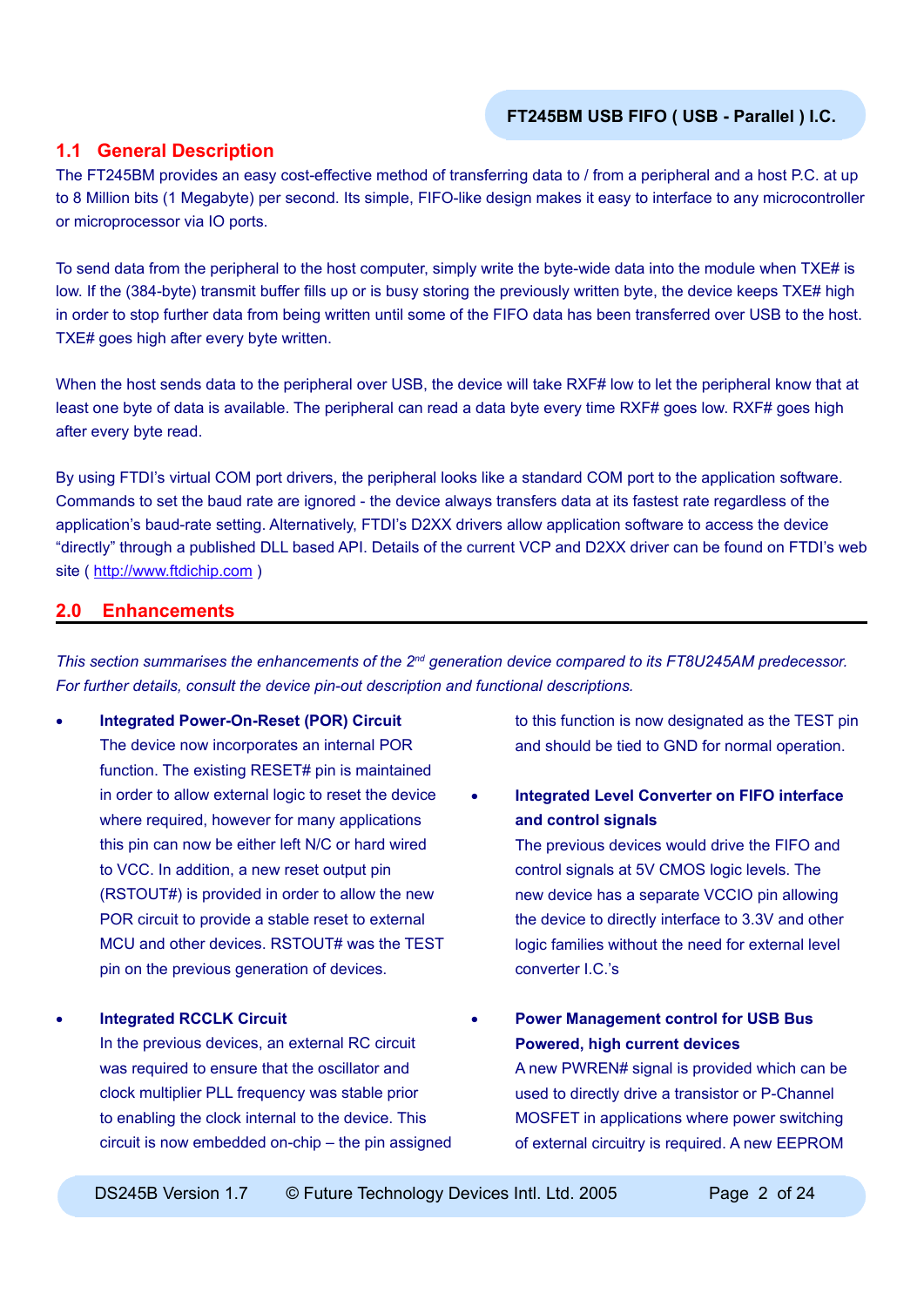based option makes the device pull gently down its FIFO interface lines when the power is shut off (PWREN# is High). In this mode, any residual voltage on external circuitry is bled to GND when power is removed thus ensuring that external circuitry controlled by PWREN# resets reliably when power is restored. PWREN# can also be used by external circuitry to determine when USB is in suspend mode (PWREN# goes high).

• **Send Immediate / WakeUp (SI / WU) signal** The new Send Immediate / WakeUp signal combines two functions on a single pin. If USB is in suspend mode (and remote wakeup is enabled in the EEPROM), strobing this pin low will cause the device to request a resume from suspend (WakeUp) on the USB Bus. Normally, this can be used to wake up the Host PC. During normal operation, if this pin is strobed low any data in the device RX buffer will be sent out over USB on the next Bulk-IN request from the drivers regardless of the packet size. This can be used to optimise USB transfer speed for some applications.

#### • **Lower Suspend Current**

Integration of RCCLK within the device and internal design improvements reduce the suspend current of the FT245BM to under 100uA typical (excluding the 1.5K pull-up on USBDP) in USB suspend mode. This allows greater margin for peripherals to meet the USB Suspend current limit of 500uA.

• **Support for USB Isochronous Transfers** Whilst USB Bulk transfer is usually the best choice for data transfer, the scheduling time of the data is not guaranteed. For applications where scheduling latency takes priority over data integrity such as transferring audio and low bandwidth video data, the new device now offers an option of USB Isochronous transfer via an option bit in the EEPROM.

# **FT245BM USB FIFO ( USB - Parallel ) I.C.**

• **Programmable FIFO TX Buffer Timeout** In the previous device, the TX buffer timeout used to flush remaining data from the TX buffer was fixed at 16ms timeout. This timeout is now programmable over USB in 1ms increments from 1ms to 255ms, thus allowing the device to be better optimised for protocols requiring faster response times from short data packets.

#### • **Relaxed VCC Decoupling**

The 2<sup>nd</sup> generation devices now incorporate a level of on-chip VCC decoupling. Though this does not eliminate the need for external decoupling capacitors, it significantly improves the ease of PCB design requirements to meet FCC, CE and other EMI related specifications.

#### **Bit Bang Mode**

The 2<sup>nd</sup> generation device has a new option referred to as "Bit Bang" mode. In Bit Bang mode, the eight FIFO data lines can be switched between FIFO interface mode and an 8-bit Parallel IO port. Data packets can be sent to the device and they will be sequentially sent to the interface at a rate controlled by an internal timer (equivalent to the prescaler of the FT232BM device). As well as allowing the device to be used stand-alone as a general purpose IO controller for example controlling lights, relays and switches, some other interesting possibilities exist. For instance, it may be possible to connect the device to an SRAM configurable FPGA as supplied by vendors such as Altera and Xilinx. The FPGA device would normally be un-configured (i.e. have no defined function) at power-up. Application software on the PC could use Bit Bang Mode to download configuration data to the FPGA which would define its hardware function, then after the FPGA device is configured the FT245BM can switch back into FIFO interface mode to allow the programmed FPGA device to communicate with the PC over USB. This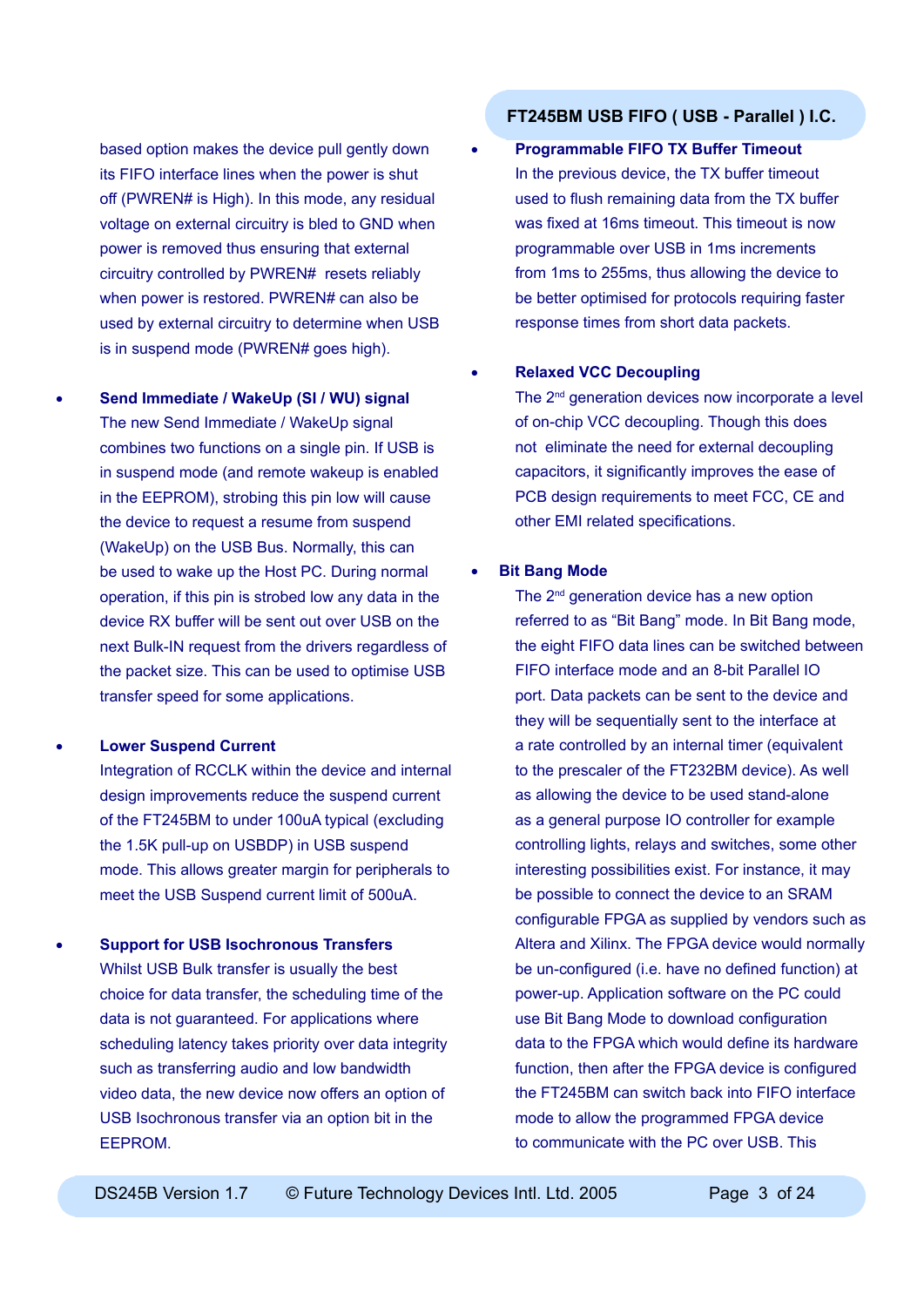approach allows a customer to create a "generic" USB peripheral who's hardware function can be defined under control of the application software. The FPGA based hardware can be easily upgraded or totally changed simply by changing the FPGA configuration data file. Application notes, software and development modules for this application area will be available from FTDI and other 3<sup>rd</sup> party developers.

#### • **Less External Support Components**

As well as eliminating the RCCLK RC network, and for most applications the need for an external reset circuit, we have also eliminated the requirement for a 100K pull-up on EECS to select 6MHz operation. When the FT245BM is being used without the configuration EEPROM, EECS, EESK and EEDATA can now be left n/c. For circuits requiring a long reset time (where the device is reset externally using a reset generator I.C., or reset is controlled by the IO port of a MCU, FPGA or ASIC device) an external transistor circuit is no longer required as the 1.5K pull-up resistor on USBDP can be wired to the RSTOUT# pin instead of to 3.3V. Note : RSTOUT# drives out at 3.3V level, not at 5V VCC level. This is the preferred configuration for new designs.

### • **Extended EEPROM Support**

The previous generation of devices only supported EEPROM of type 93C46 (64 x 16 bit). The new devices will also work with EEPROM type 93C56 (128 x 16 bit) and 93C66 (256 x 16 bit). The extra space is not used by the device, however it is available for use by other external MCU / logic whilst the FT245BM is being held in reset.

### • **USB 2.0 ( full speed option )**

A new EEPROM based option allows the FT245BM to return a USB 2.0 device descriptor as opposed to USB 1.1. Note : The device would be a USB 2.0

## **FT245BM USB FIFO ( USB - Parallel ) I.C.**

Full Speed device (12Mb/s) as opposed to a USB 2.0 High Speed device (480Mb/s).

#### • **Multiple Device Support without EEPROM**

When no EEPROM (or a blank or invalid EEPROM) is attached to the device, the FT245BM no longer gives a serial number as part of its USB descriptor. This allows multiple devices to be simultaneously connected to the same PC. However, we still highly recommend that EEPROM is used, as without serial numbers a device can only be identified by which hub port in the USB tree it is connected to which can change if the end user re-plugs the device into a different USB port.

## • **EEREQ# / EEGNT#**

These (FT8U245AM) pins are no longer supported on the FT245BM device. They have been replaced with the new SI / WU and PWREN# signals respectively.

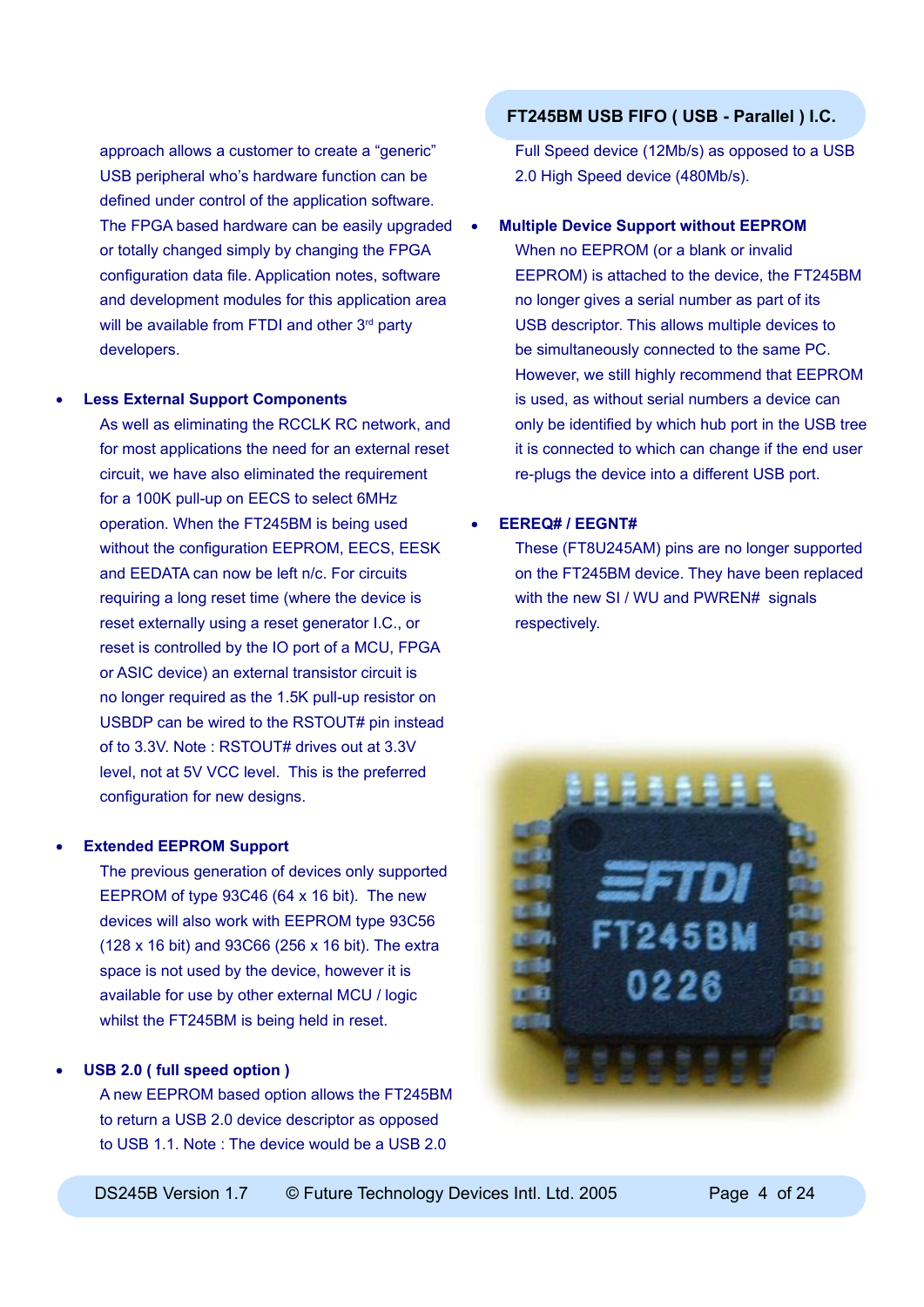

# **3.0 Block Diagram ( simplified )**

# **3.1 Functional Block Descriptions**

## • **3.3V LDO Regulator**

The 3.3V LDO Regulator generates the 3.3 volt reference voltage for driving the USB transceiver cell output buffers. It requires an external decoupling capacitor to be attached to the 3V3OUT regulator output pin. It also provides 3.3V power to the RSTOUT# pin. The main function of this block is to power the USB Transceiver and the Reset Generator Cells rather than to power external logic. However, external circuitry requiring 3.3V nominal at a current of not greater than 5mA could also draw its power from the 3V3OUT pin if required.

### • **USB Transceiver**

The USB Transceiver Cell provides the USB 1.1 / USB 2.0 full-speed physical interface to the USB cable. The output drivers provide 3.3 volt level slew rate control signalling, whilst a differential receiver and two single ended receivers provide USB data in, SEO and USB Reset condition detection.

#### • **USB DPLL**

The USB DPLL cell locks on to the incoming NRZI USB data and provides separate recovered clock and data signals to the SIE block.

### • **6MHz Oscillator**

The 6MHz Oscillator cell generates a 6MHz reference clock input to the x8 Clock multiplier from an external 6MHz crystal or ceramic resonator.

### • **x8 Clock Multiplier**

The x8 Clock Multiplier takes the 6MHz input from the Oscillator cell and generates a 12MHz reference clock for the SIE, USB Protocol Engine and FIFO controller blocks. It also generates a 48MHz reference clock for the USB DPLL.

DS245B Version 1.7  $\degree$  © Future Technology Devices Intl. Ltd. 2005 Page 5 of 24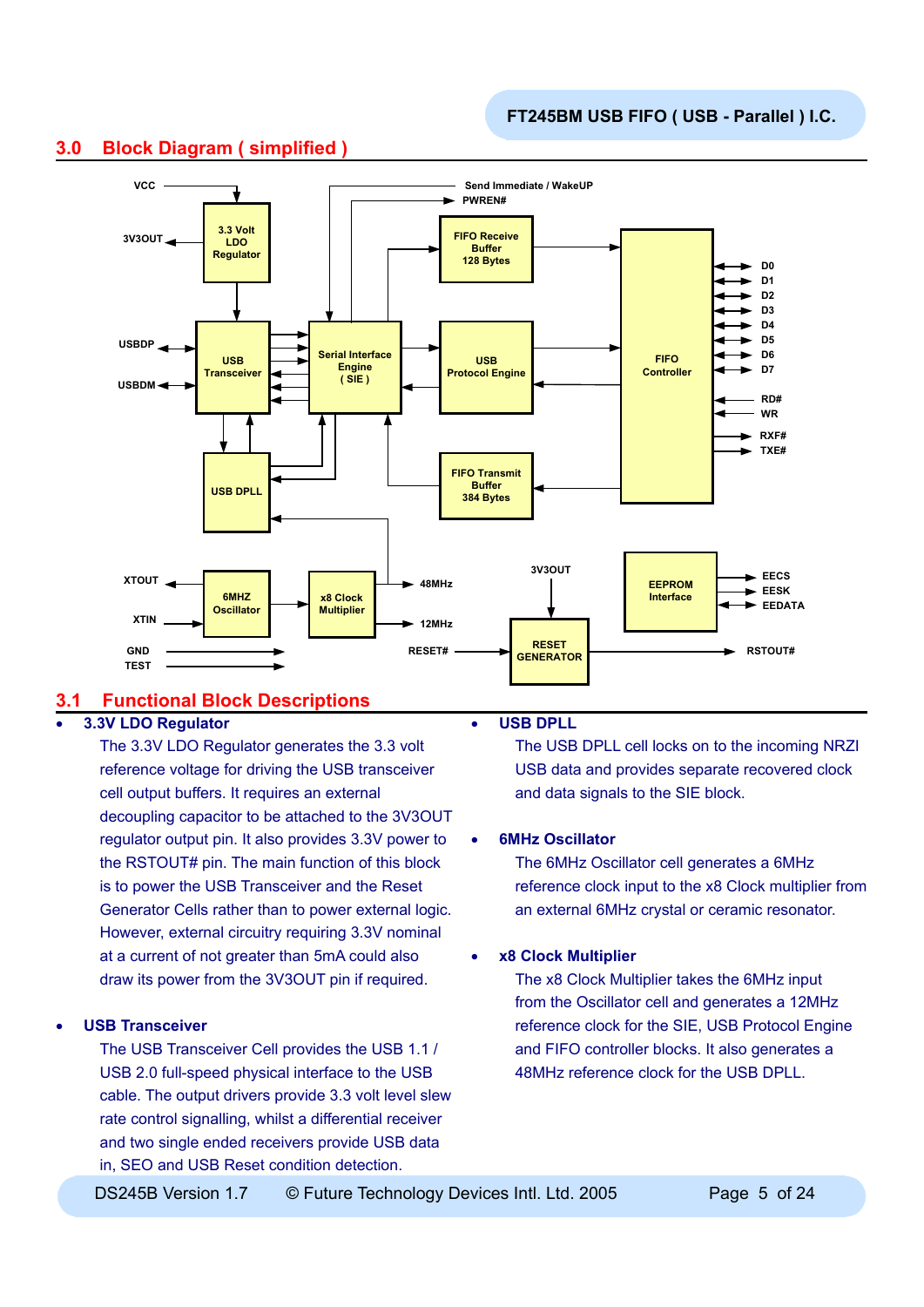#### • **Serial Interface Engine (SIE)**

The Serial Interface Engine (SIE) block performs the Parallel to Serial and Serial to Parallel conversion of the USB data. In accordance to the USB 2.0 specification, it performs bit stuffing / unstuffing and CRC5 / CRC16 generation / checking on the USB data stream.

#### • **USB Protocol Engine**

The USB Protocol Engine manages the data stream from the device USB control endpoint. It handles the low level USB protocol (Chapter 9) requests generated by the USB host controller and the commands for controlling the functional parameters of the FIFO.

### • **FIFO Receive Buffer (128 bytes)**

Data sent from the USB Host to the FIFO via the USB data out endpoint is stored in the FIFO Receive Buffer and is removed from the buffer by reading the FIFO contents using RD#.

#### • **FIFO Transmit Buffer (384 bytes)**

Data written into the FIFO using WR# is stored in the FIFO Transmit Buffer. The Host removes Data from the FIFO Transmit Data by sending a USB request for data from the device data in endpoint.

#### • **FIFO Controller**

The FIFO Controller handles the transfer of data between the external FIFO interface pins and the FIFO Transmit and Receive buffers.

#### • **RESET Generator**

The Reset Generator Cell provides a reliable power-on reset to the device internal circuitry on power up. An additional RESET# input and RSTOUT# output are provided to allow other devices to reset the FT245BM, or the FT245BM to reset other devices respectively. During reset, RSTOUT# is driven low, otherwise it drives out at the 3.3V provided by the onboard regulator. RSTOUT# can be used to control the 1.5K pull-up on USBDP directly where delayed USB

## **FT245BM USB FIFO ( USB - Parallel ) I.C.**

enumeration is required. RSTOUT# will be low for approximately 5ms after VCC has risen above 3.5V AND the device oscillator is running AND RESET# is high. RESET# should be tied to VCC unless it is a requirement to reset the device from external logic or an external reset generator I.C.

## • **EEPROM Interface**

Though the FT245BM will work without the optional EEPROM, an external 93C46 (93C56 or 93C66) EEPROM can be used to customise the USB VID, PID, Serial Number, Product Description Strings and Power Descriptor value of the FT245BM for OEM applications. Other parameters controlled by the EEPROM include Remote Wake Up, Isochronous Transfer Mode, Soft Pull Down on Power-Off and USB 2.0 descriptor modes. The EEPROM should be a 16 bit wide configuration such as a MicroChip 93LC46B or equivalent capable of a 1Mb/s clock rate at VCC = 4.35V to 5.25V. The EEPROM is programmableon board over USB using a utility available from FTDI's web site ( [http://www.ftdichip.com](http://www.ftdichip.com/FTDisti.htm) ). This allows a blank part to be soldered onto the PCB and programmed as part of the manufacturing and test process.

If no EEPROM is connected (or the EEPROM is blank), the FT245BM will use its built-in default VID, PID Product Description and Power Descriptor Value. In this case, the device will not have a serial number as part of the USB descriptor.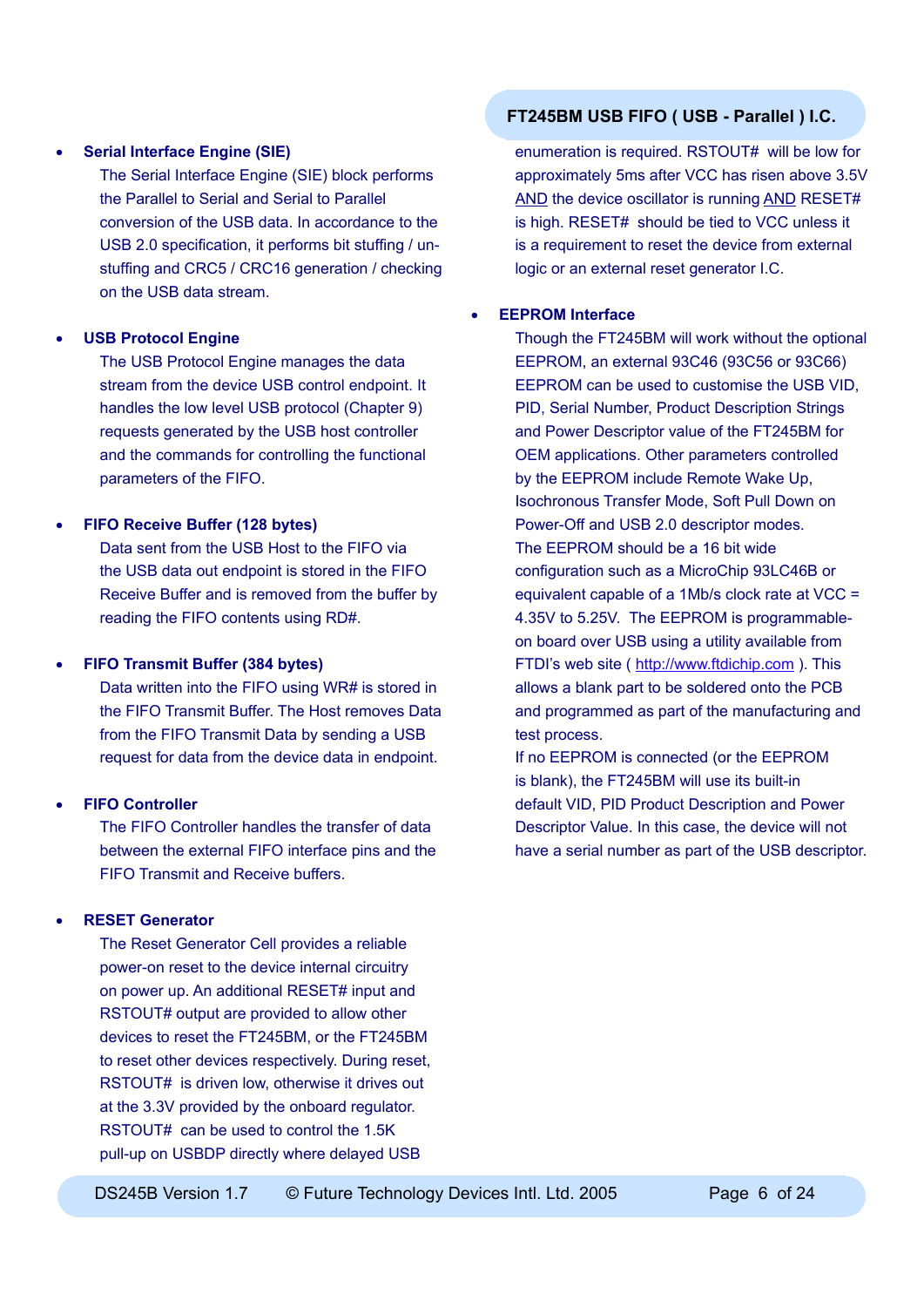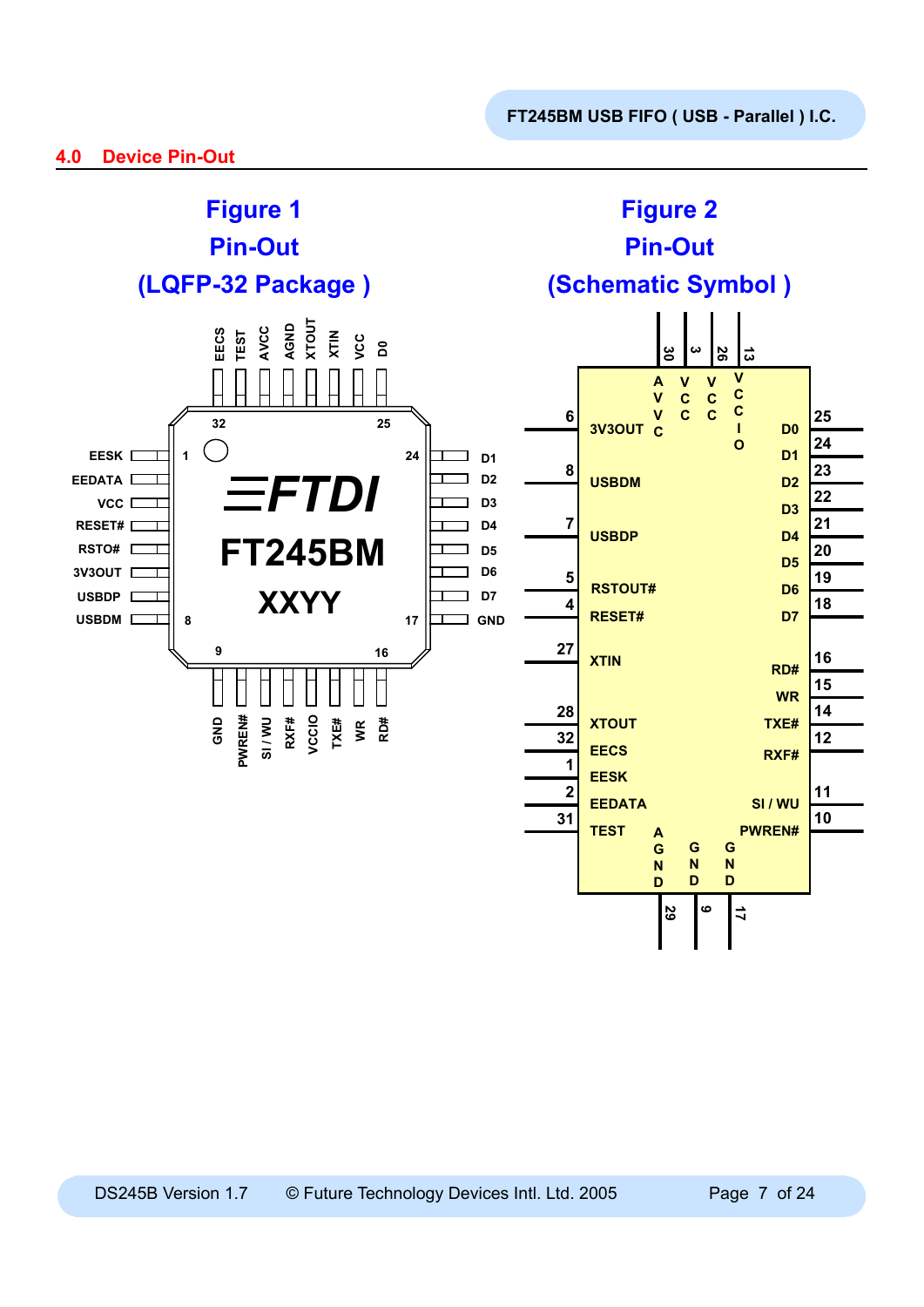# **4.1 Signal Descriptions**

# **Table 1 - FT245BM - PINOUT DESCRIPTION**

## **FIFO DATA BUS GROUP (\*\*\* Note 1)**

| Pin# | <b>Signal</b>  | <b>Type</b> | <b>Description</b>  |
|------|----------------|-------------|---------------------|
| 25   | <b>DO</b>      | I/O         | FIFO Data Bus Bit 0 |
| 24   | D <sub>1</sub> | I/O         | FIFO Data Bus Bit 1 |
| 23   | D <sub>2</sub> | I/O         | FIFO Data Bus Bit 2 |
| 22   | D <sub>3</sub> | I/O         | FIFO Data Bus Bit 3 |
| 21   | D4             | I/O         | FIFO Data Bus Bit 4 |
| 20   | D <sub>5</sub> | $II$        | FIFO Data Bus Bit 5 |
| 19   | D <sub>6</sub> | I/O         | FIFO Data Bus Bit 6 |
| 18   | D7             | I/O         | FIFO Data Bus Bit 7 |

## **FIFO CONTROL INTERFACE GROUP**

| Pin# | <b>Signal</b> | <b>Type</b> | <b>Description</b>                                                                                                                                                            |
|------|---------------|-------------|-------------------------------------------------------------------------------------------------------------------------------------------------------------------------------|
| 16   | RD#           | IN          | Enables Current FIFO Data Byte on D0D7 when low. Fetches the next FIFO<br>Data Byte (if available) from the Receive FIFO Buffer when RD# goes from low<br>to high. *** Note 1 |
| 15   | WR.           | IN          | Writes the Data Byte on the D0D7 into the Transmit FIFO Buffer when WR goes<br>from high to low. *** Note 1                                                                   |
| 14   | TXF#          | <b>OUT</b>  | When high, do not write data into the FIFO. When low, data can be written into<br>the FIFO by strobing WR high then low. *** Note 2                                           |
| 12   | RXF#          | <b>OUT</b>  | When high, do not read data from the FIFO. When low, there is data available in<br>the FIFO which can be read by strobing RD# low then high again *** Note 2                  |

### **USB INTERFACE GROUP**

| $P$ in# | <b>Signal</b> | Type | <b>Description</b>                                                |
|---------|---------------|------|-------------------------------------------------------------------|
|         | <b>USBDP</b>  | $II$ | USB Data Signal Plus (Requires 1.5K pull-up to 3V3OUT or RSTOUT#) |
|         | <b>USBDM</b>  | $II$ | USB Data Signal Minus                                             |

#### **EEPROM INTERFACE GROUP**

| Pin#            | <b>Signal</b> | <b>Type</b> | <b>Description</b>                                                                                                                                                                                                       |
|-----------------|---------------|-------------|--------------------------------------------------------------------------------------------------------------------------------------------------------------------------------------------------------------------------|
| 32 <sub>2</sub> | <b>EECS</b>   | $II$        | EEPROM - Chip Select. For 48MHz operation pull EECS to GND using a 10K<br>resistor. For 6MHz operation no resistor is required. *** Note 3                                                                               |
|                 | <b>FESK</b>   | <b>OUT</b>  | Clock signal to EEPROM. Adding a 10K pull down resistor onto EESK will cause<br>the FT245BM to use USB Product ID 6005 (hex) instead of 6001 (hex). All of the<br>other USB device descriptors are unchanged. *** Note 3 |
|                 | <b>FEDATA</b> | $II$        | EEPROM - Data I/O Connect directly to Data-In of the EEPROM and to Data-<br>Out of the EEPROM via a 2.2K resistor. Also pull Data-Out of the EEPROM to<br>VCC via a 10K resistor for correct operation. *** Note 3       |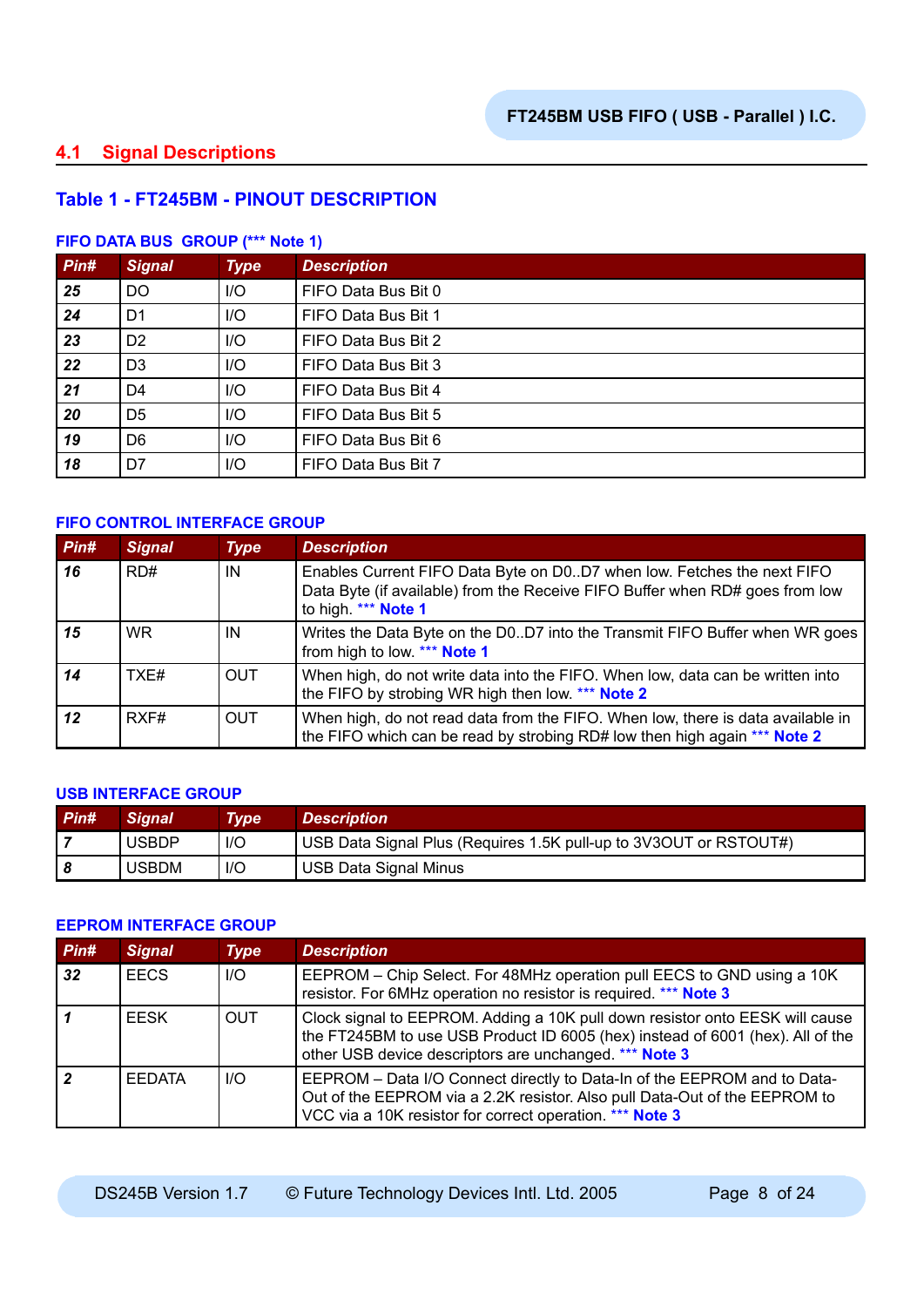|      | <u>UNER UURTRUE URUUT</u> |             |                                                                                                                                                                                                                                                                                                                                                                                                                                                                                                                                                                                                                                                 |  |  |  |
|------|---------------------------|-------------|-------------------------------------------------------------------------------------------------------------------------------------------------------------------------------------------------------------------------------------------------------------------------------------------------------------------------------------------------------------------------------------------------------------------------------------------------------------------------------------------------------------------------------------------------------------------------------------------------------------------------------------------------|--|--|--|
| Pin# | <b>Signal</b>             | <b>Type</b> | <b>Description</b>                                                                                                                                                                                                                                                                                                                                                                                                                                                                                                                                                                                                                              |  |  |  |
| 10   | PWREN#                    | <b>OUT</b>  | Goes Low after the device is configured via USB, then high during USB suspend.<br>Can be used to control power to external logic using a P-Channel Logic Level<br>MOSFET switch. Enable the Interface Pull-Down Option in EEPROM when using<br>the PWREN# pin in this way.                                                                                                                                                                                                                                                                                                                                                                      |  |  |  |
| 11   | SI/WU                     | IN          | The Send Immediate / WakeUp signal combines two functions on a single pin. If<br>USB is in suspend mode (PWREN# = 1) and remote wakeup is enabled in the<br>EEPROM, strobing this pin low will cause the device to request a resume on the<br>USB Bus. Normally, this can be used to wake up the Host PC.<br>During normal operation (PWREN# = 0), if this pin is strobed low any data in the<br>device TX buffer will be sent out over USB on the next Bulk-IN request from the<br>drivers regardless of the pending packet size. This can be used to optimise USB<br>transfer speed for some applications. Tie this pin to VCCIO if not used. |  |  |  |

## **POWER CONTROL GROUP**

## **MISCELLANEOUS SIGNAL GROUP**

| Pin# | <b>Signal</b> | <b>Type</b> | <b>Description</b>                                                                                                                                                                                                                                                                                               |  |  |  |
|------|---------------|-------------|------------------------------------------------------------------------------------------------------------------------------------------------------------------------------------------------------------------------------------------------------------------------------------------------------------------|--|--|--|
|      | RESET#        | IN          | Can be used by an external device to reset the FT245BM. If not required, tie to<br>VCC.                                                                                                                                                                                                                          |  |  |  |
| 5    | RSTOUT#       | <b>OUT</b>  | Output of the internal Reset Generator. Stays high impedance for $\sim$ 5ms after<br>VCC > 3.5V and the internal clock starts up, then clamps its output to the 3.3V<br>output of the internal regulator. Taking RESET# low will also force RSTOUT# to<br>drive low. RSTOUT# is NOT affected by a USB Bus Reset. |  |  |  |
| 27   | <b>XTIN</b>   | IN          | Input to 6MHz Crystal Oscillator Cell. This pin can also be driven by an external<br>6MHz clock if required. Note: Switching threshold of this pin is VCC/2, so if<br>driving from an external source, the source must be driving at 5V CMOS level or<br>a.c. coupled to centre around VCC/2.                    |  |  |  |
| 28   | <b>XTOUT</b>  | <b>OUT</b>  | Output from 6MHz Crystal Oscillator Cell. XTOUT stops oscillating during USB<br>suspend, so take care if using this signal to clock external logic.                                                                                                                                                              |  |  |  |
| 31   | <b>TEST</b>   | IN          | Puts device in I.C. test mode – must be tied to GND for normal operation.                                                                                                                                                                                                                                        |  |  |  |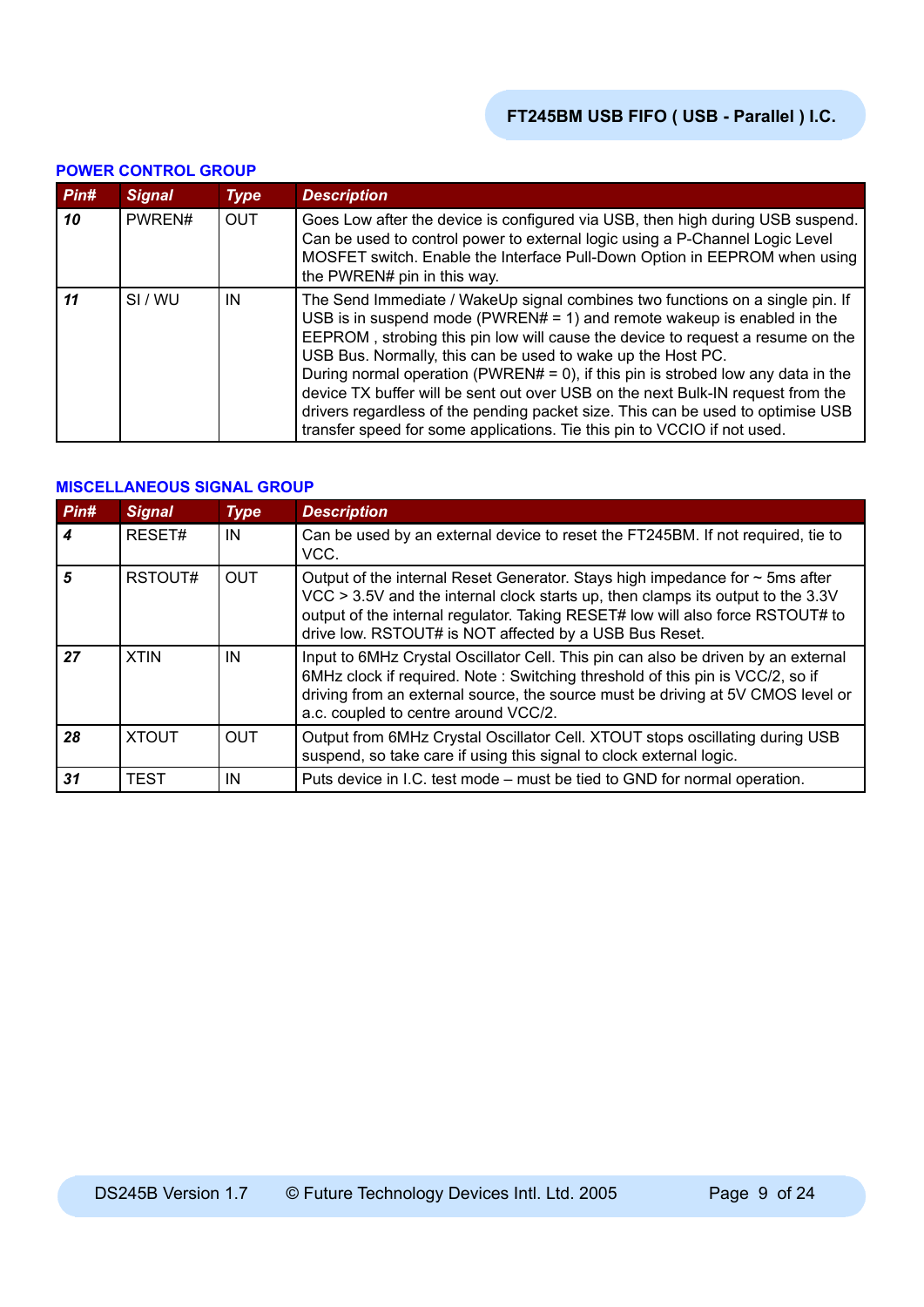| Pin# | <b>Signal</b> | <b>Type</b> | <b>Description</b>                                                                                                                                                                                                                                                                                                                                                                                      |  |
|------|---------------|-------------|---------------------------------------------------------------------------------------------------------------------------------------------------------------------------------------------------------------------------------------------------------------------------------------------------------------------------------------------------------------------------------------------------------|--|
| 6    | 3V3OUT        | <b>OUT</b>  | 3.3 volt Output from the integrated L.D.O. regulator This pin should be decoupled<br>to GND using a 33nF ceramic capacitor in close proximity to the device pin. Its<br>prime purpose is to provide the internal 3.3V supply to the USB transceiver cell<br>and the RSTOUT# pin. A small amount of current (<= 5mA) can be drawn from<br>this pin to power external 3.3V logic if required.             |  |
| 3,26 | <b>VCC</b>    | <b>PWR</b>  | +4.35 volt to +5.25 volt VCC to the device core, LDO and none-FIFO interface<br>pins.                                                                                                                                                                                                                                                                                                                   |  |
| 13   | <b>VCCIO</b>  | <b>PWR</b>  | +3.0 volt to +5.25 volt VCC to the FIFO interface pins 1012, 1416 and 1825.<br>When interfacing with 3.3V external logic in a bus powered design connect<br>VCCIO to a 3.3V supply generated from the USB bus. When interfacing with<br>3.3V external logic in a self powered design connect VCCIO to the 3.3V supply<br>of the external logic. Otherwise connect to VCC to drive out at 5V CMOS level. |  |
| 9,17 | GND           | <b>PWR</b>  | Device - Ground Supply Pins                                                                                                                                                                                                                                                                                                                                                                             |  |
| 30   | <b>AVCC</b>   | <b>PWR</b>  | Device - Analog Power Supply for the internal x8 clock multiplier                                                                                                                                                                                                                                                                                                                                       |  |
| 29   | <b>AGND</b>   | <b>PWR</b>  | Device - Analog Ground Supply for the internal x8 clock multiplier                                                                                                                                                                                                                                                                                                                                      |  |

#### **POWER AND GND GROUP**

**Note 1 :** In Input Mode, these pins are pulled to VCCIO via internal 200K resistors. These can be programmed to gently pull low during USB suspend ( PWREN# = "1" ) by setting this option in the EEPROM.

**Note 2:** During device reset, these pins are tri-state but pulled up to VCCIO via internal 200K resistors.

**Note 3:** During device reset, these pins are tri-state but pulled up to VCC via internal 200K resistors.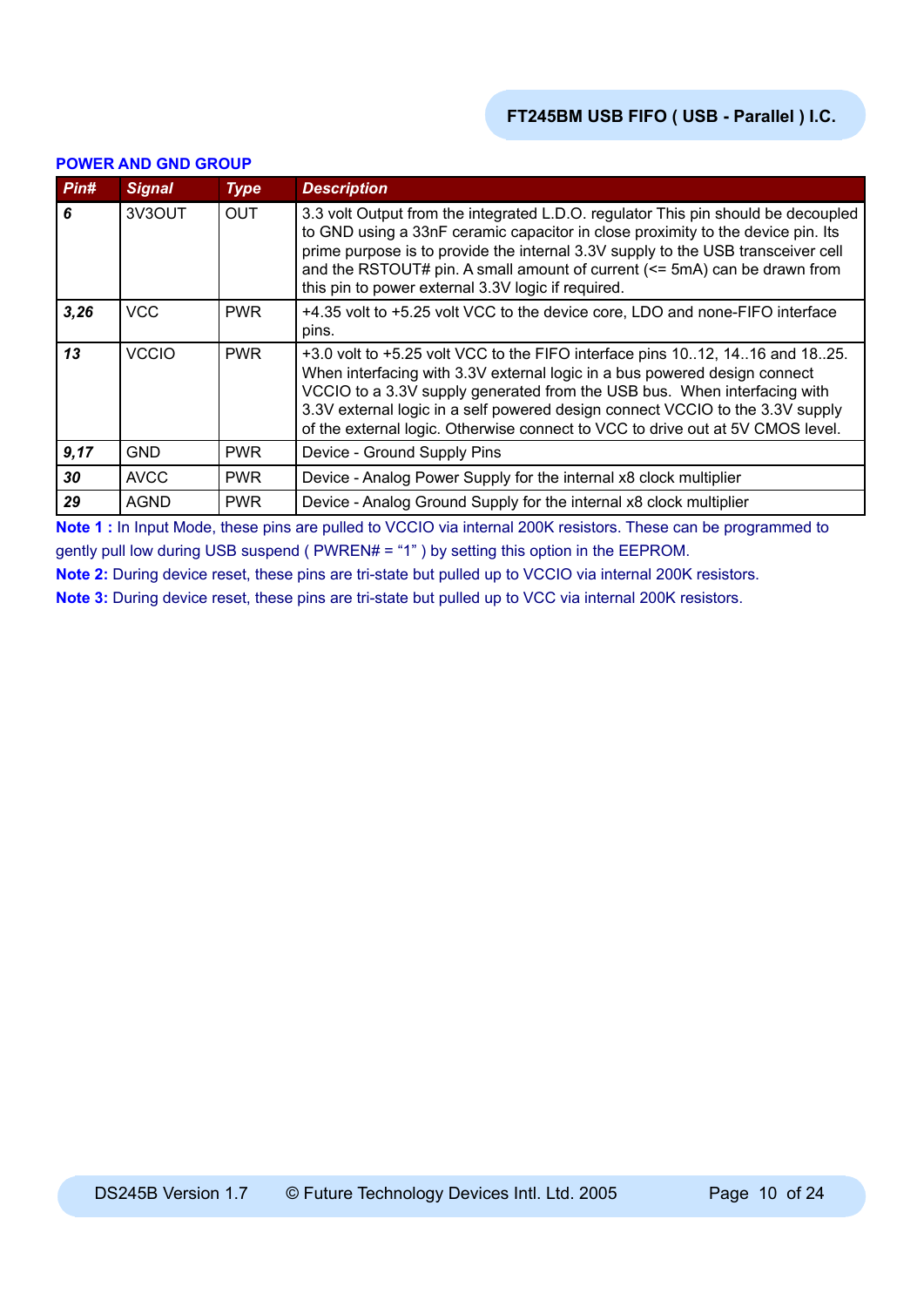### **FT245BM TIMING DIAGRAM – FIFO READ CYCLE**



| <b>Time</b>    | <b>Description</b>                                   | Min       | Max | Unit |
|----------------|------------------------------------------------------|-----------|-----|------|
| T <sub>1</sub> | <b>RD Active Pulse Width</b>                         | 50        |     | ns   |
| T <sub>2</sub> | RD to RD Pre-Charge Time                             | $50 + T6$ |     | ns   |
| T <sub>3</sub> | RD Active to Valid Data *** Note 4                   | 20        | 50  | ns   |
| T <sub>4</sub> | Valid Data Hold Time from RD Inactive *** Note 4   0 |           |     | ns   |
| T <sub>5</sub> | RD Inactive to RXF#                                  | 0         | 25  | ns   |
| T <sub>6</sub> | RXF inactive after RD cycle                          | 80        |     | ns   |

\*\*\* **Note 4** - Load 30 pF

### FT245BM TIMING DIAGRAM – FIFO WRITE CYCLE



| T <sub>8</sub>  | WR to WR Pre-Charge Time           | 50 |    | ns |
|-----------------|------------------------------------|----|----|----|
| T9              | Data Setup Time before WR inactive | 20 |    | ns |
| T <sub>10</sub> | Data Hold Time from WR inactive    |    |    | ns |
| T11             | WR Inactive to TXE#                | 5  | 25 | ns |
| T12             | TXE inactive after WR cycle        | 80 |    | ns |

DS245B Version 1.7 © Future Technology Devices Intl. Ltd. 2005 Page 11 of 24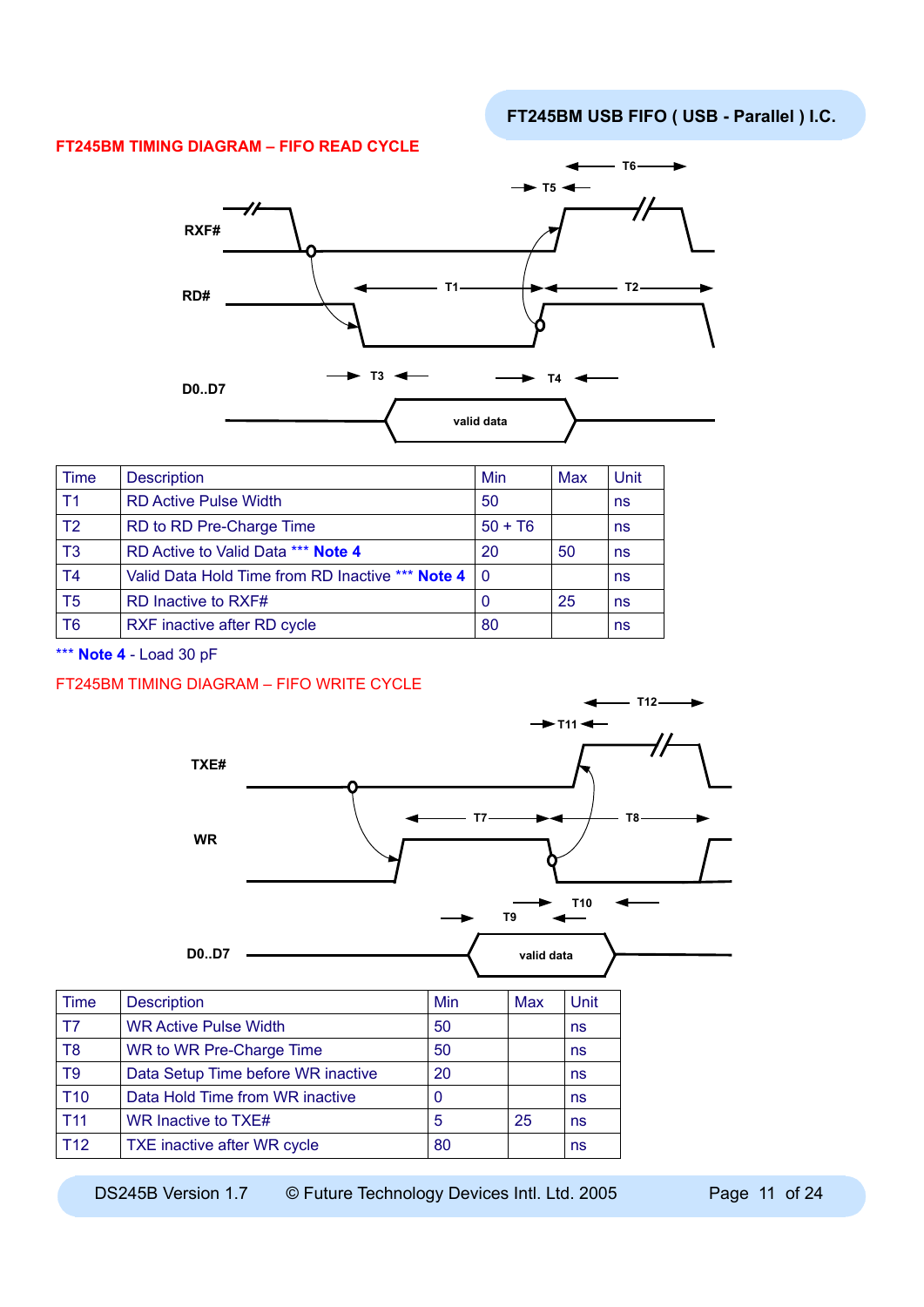# **5.0 Package Outline**

# **Figure 3 – 32 LD LQFP Package Dimensions**



The FT245BM is supplied in a 32 pin LQFP package as standard. This package has a 7mm x 7mm body (9mm x 9mm including leads ) with leads on a 0.8mm pitch. The above drawing shows the LQFP-32 package – all dimensions are in millimetres. Note that there are two date code formats used - XXYY = Date Code where XX = 1 or 2 digit year number,  $YY = 2$  digit week number); or XYY-1 where  $X = 1$  digit year number,  $YY = 2$  digit week number.

A lead free version of the LQFP-32 is available, part number FT245BL

An alternative 5mm x 5mm leadless QFN is also available for projects where package area is critical. Part number for this version is FT245BQ. The FT245BQ is also a lead free package. See the seperate datasheet for package dimensions.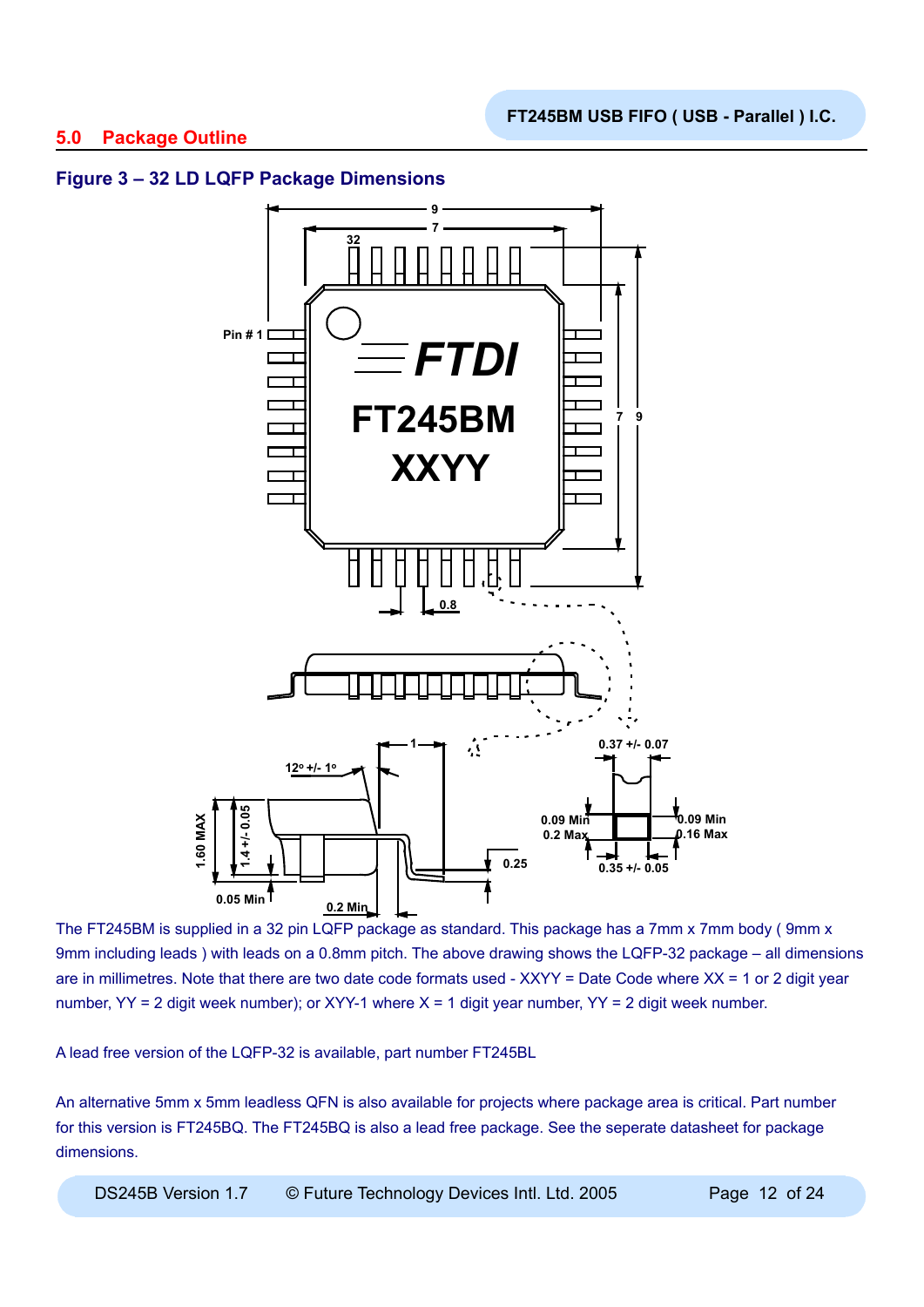# **6.0 Absolute Maximum Ratings**

These are the absolute maximum ratings for the FT245BM device in accordance with the Absolute Maximum Rating System (IEC 60134). Exceeding these may cause permanent damage to the device.

| <b>Parameter</b>                                                           | <b>Value</b>                                     | <b>Units</b> |
|----------------------------------------------------------------------------|--------------------------------------------------|--------------|
| Storage Temperature                                                        | $-65^{\circ}$ C to + 150 $^{\circ}$ C            | Degrees C    |
| Floor Life (Out of Bag) at Factory Ambient<br>(30°C/60% Relative Humidity) | 192 Hours (Level 3 Compliant)<br><b>**Note 5</b> |              |
| Ambient Temperature (Power Applied)                                        | $0^{\circ}$ C to + 70 $^{\circ}$ C               | Degrees C    |
| M.T.B.F. (at $35^{\circ}$ C)                                               | 247484 Hours $\approx$ 28 Years                  |              |
| <b>VCC Supply Voltage</b>                                                  | $-0.5$ to $+6.00$                                | V            |
| D.C. Input Voltage - USBDP and USBDM                                       | $-0.5$ to $+3.8$                                 | V            |
| D.C. Input Voltage - High Impedance Bidirectionals                         | $-0.5$ to $+(Vec +0.5)$                          | V            |
| D.C. Input Voltage - All other Inputs                                      | $-0.5$ to $+(Vcc +0.5)$                          | V            |
| DC Output Current - Outputs                                                | 24                                               | mA           |
| DC Output Current - Low Impedance Bidirectionals                           | 24                                               | mA           |
| Power Dissipation (VCC = 5.25V)                                            | 500                                              | mW           |
| Electrostatic Discharge Voltage (Human Body Model) (I < 1uA)               | $+/- 3000$                                       | $\vee$       |
| Latch Up Current ( $Vi = +/- 10V$ maximum, for 10 ms)                      | $+/-200$                                         | mA           |

\*\*\* **Note 5** - If devices are stored out of the packaging beyond this time limit the devices should be baked before use. *The devices should be ramped up to a temperature of 110*<sup>o</sup> C *and baked for 8 to 10 hours.*

# **6.1 D.C. Characteristics**

## **DC Characteristics (Ambient Temperature = 0 to 70°C)**

### **Operating Voltage and Current**

| <b>Parameter</b> | <b>Description</b>                    | Min                      | Typ                      | <b>Max</b> | Units | <b>Conditions</b>       |
|------------------|---------------------------------------|--------------------------|--------------------------|------------|-------|-------------------------|
| Vcc1             | <b>VCC Operating Supply Voltage</b>   | 4.35                     | 5.0                      | 5.25       |       |                         |
| Vcc2             | <b>VCCIO Operating Supply Voltage</b> | 3.0                      | $\overline{\phantom{0}}$ | 5.25       |       |                         |
| $_{lcc1}$        | <b>Operating Supply Current</b>       | $\overline{\phantom{0}}$ | 25                       | -          | mA    | <b>Normal Operation</b> |
| lcc2             | <b>Operating Supply Current</b>       | $\overline{\phantom{0}}$ | 100                      | 200        | uA    | USB Suspend *** Note 6  |

**\*\*\*Note 6** *– Supply current excludes the 200uA nominal drawn by the external pull-up resistor on USBDP.*

## **FIFO Data / Control Bus IO Pin Characteristics ( VCCIO = 5.0V )**

| <b>Parameter</b> | <b>Description</b>         | <b>Min</b> | Typ | Max | <b>Units</b> | <b>Conditions</b> |
|------------------|----------------------------|------------|-----|-----|--------------|-------------------|
| Voh              | Output Voltage High        | 3.2        | 4.1 | 4.9 | v            | source = $2mA$    |
| Vol              | Output Voltage Low         | 0.3        | 0.4 | 0.6 | v            | l sink = 2 mA     |
| Vin              | Input Switching Threshold  | 1.3        | 1.6 | 1.9 |              | *** Note 7        |
| <b>VHys</b>      | Input Switching Hysteresis | 50         | 55  | 60  | mV           |                   |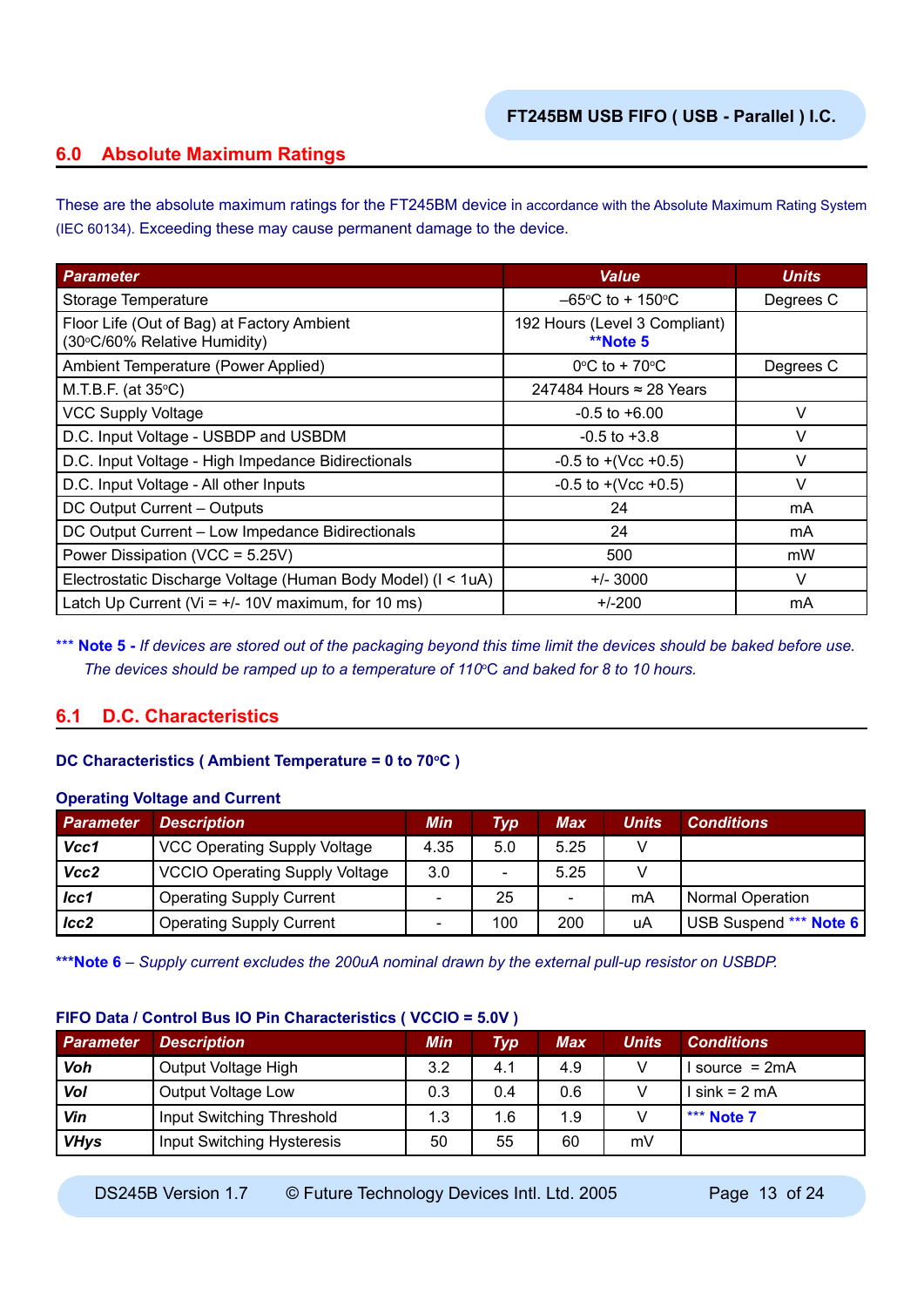| Parameter   | <b>Description</b>         | Min     | Typ | Max | <b>Units</b> | <b>Conditions</b> |
|-------------|----------------------------|---------|-----|-----|--------------|-------------------|
| Voh         | Output Voltage High        | $2.2\,$ | 2.7 | 3.2 |              | source = $2mA$    |
| Vol         | Output Voltage Low         | 0.3     | 0.4 | 0.5 |              | $sink = 4 mA$     |
| Vin         | Input Switching Threshold  | 1.0     | 1.2 | 1.5 |              | *** Note 7        |
| <b>VHys</b> | Input Switching Hysteresis | 20      | 25  | 30  | mV           |                   |

## **FIFO Data / Control Bus IO Pin Characteristics ( VCCIO = 3V to 3.6V )**

**\*\*\*Note 7** *– Inputs or IO Pins in Input Mode have an internal 200K pull-up resistor to VCCIO.*

## **XTIN / XTOUT Pin Characteristics**

| <b>Parameter</b> | <b>Description</b>        | Min | <b>Typ</b>               | <b>Max</b> | Units | <b>Conditions</b> |
|------------------|---------------------------|-----|--------------------------|------------|-------|-------------------|
| Voh              | Output Voltage High       | 4.0 | $\sim$                   | 5.0        |       | $Fosc = 6MHz$     |
| Vol              | Output Voltage Low        | 0.1 | $\overline{\phantom{a}}$ | 1.0        |       | $Fosc = 6MHz$     |
| Vin              | Input Switching Threshold | 1.8 | 2.5                      | 3.2        |       |                   |

## **RESET#, TEST, EECS, EESK, EEDATA, IO Pin Characteristics**

| <b>Parameter</b> | <b>Description</b>         | <b>Min</b> | <b>Typ</b> | Max | <b>Units</b> | <b>Conditions</b> |
|------------------|----------------------------|------------|------------|-----|--------------|-------------------|
| Voh              | Output Voltage High        | 3.2        | 4.1        | 4.9 |              | source = 2mA      |
| <b>Vol</b>       | Output Voltage Low         | 0.3        | 0.4        | 0.6 |              | $\sin k = 2$ mA   |
| Vin              | Input Switching Threshold  | 1.3        | 1.6        | 1.9 |              | *** Note $8$      |
| <b>VHys</b>      | Input Switching Hysteresis | 50         | 55         | 60  | mV           |                   |

**\*\*\*Note 8** *– EECS, EESK and EEDATA pins have an internal 200K pull-up resistor to VCC*

## **RSTOUT Pin Characteristics**

| <b>Parameter</b> | <b>Description</b>  | Min | <b>Typ</b> | <b>Max</b> | Units' | <b>Conditions</b> |
|------------------|---------------------|-----|------------|------------|--------|-------------------|
| Voh              | Output Voltage High | 3.0 | $\sim$     | 3.6        |        | I source = 2mA    |
| Vol              | Output Voltage Low  | 0.3 | $\sim$     | 0.6        |        | l sink = 2 mA     |

### **USB IO Pin Characteristics**

| <b>Parameter</b> | <b>Description</b>             | Min      | <b>Typ</b> | <b>Max</b> | <b>Units</b> | <b>Conditions</b>                                         |
|------------------|--------------------------------|----------|------------|------------|--------------|-----------------------------------------------------------|
| <b>UVoh</b>      | IO Pins Static Output (High)   | 2.8      |            | 3.6        | V            | $RI = 1.5K$ to 3V3Out (D+)<br>$RI = 15K$ to GND ( $D -$ ) |
| <b>UVol</b>      | IO Pins Static Output (Low)    | $\Omega$ |            | 0.3        | V            | $RI = 1.5K$ to 3V3Out (D+)<br>$RI = 15K$ to GND ( $D-$ )  |
| <b>UVse</b>      | Single Ended Rx Threshold      | 0.8      |            | 2.0        | V            |                                                           |
| <b>UCom</b>      | Differential Common Mode       | 0.8      |            | 2.5        | V            |                                                           |
| <b>UVDif</b>     | Differential Input Sensitivity | 0.2      |            |            | v            |                                                           |
| <b>UDrvZ</b>     | Driver Output Impedance        | 29       |            | 44         | Ohm          | *** Note 9                                                |

**Note 9** *– Driver Output Impedance includes the external 27R series resistors on USBDP and USBDM pins.*

DS245B Version 1.7 © Future Technology Devices Intl. Ltd. 2005 Page 14 of 24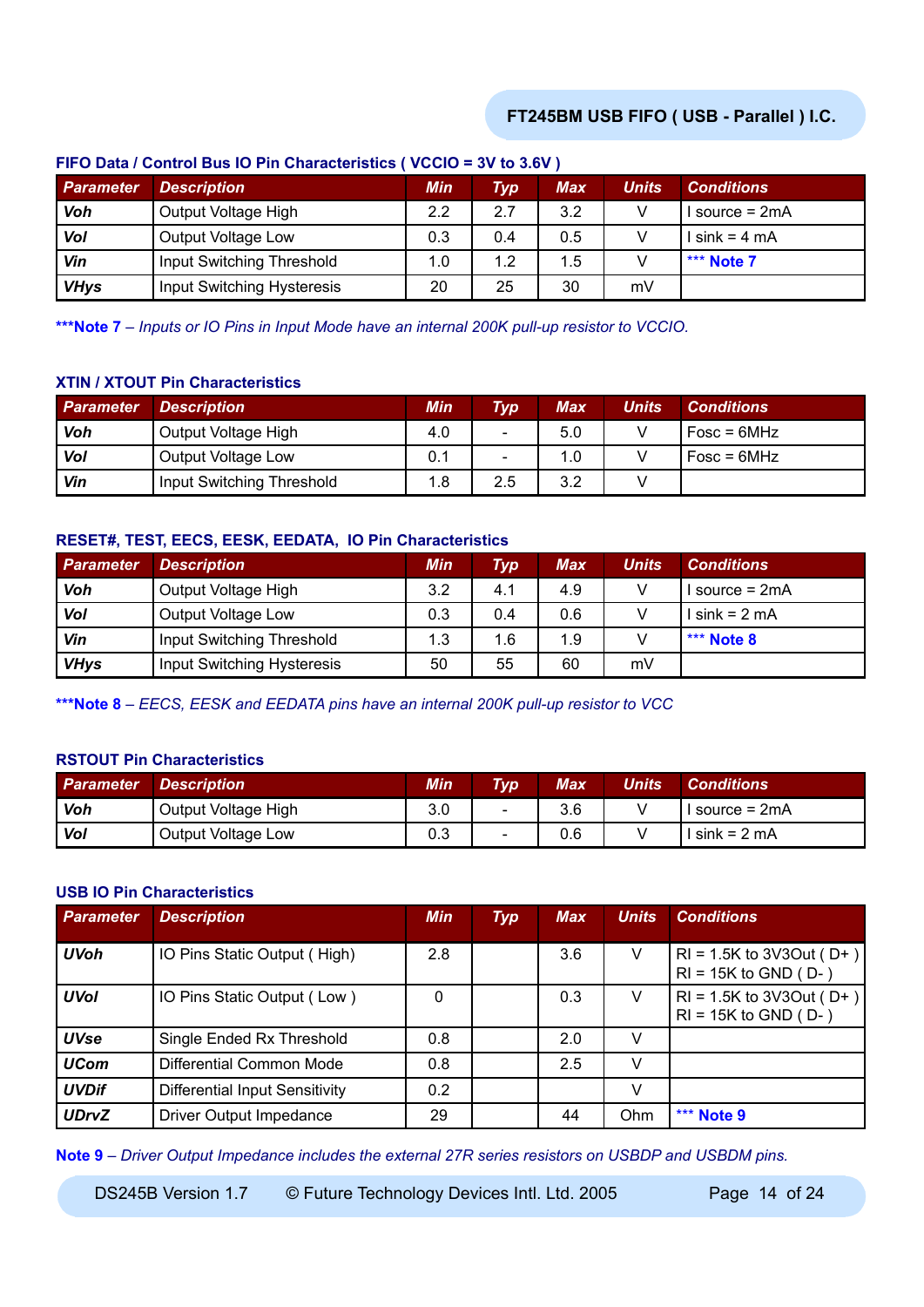**Crystal or 2-Pin Ceramic Resonator** 

# **7.0 Device Configuration Examples**

# **7.1 Oscillator Configurations**

# **Figure 4**

# **3 Pin Ceramic Resonator Configuration**



**Figure 5**

Figure 4 illustrates how to use the FT245BM with a 3-Pin Ceramic Resonator. A suitable part would be a ceramic resonator from Murata's CERALOCK range. (Murata Part Number CSTCR6M00G15), or equivalent. 3-Pin ceramic resonators have the load capacitors built into the resonator so no external loading capacitors are required. This makes for an economical configuration. The accuracy of this Murata ceramic resonator is +/- 0.1% and it is specifically designed for USB full speed applications. A 1 MOhm loading resistor across XTIN and XTOUT is recommended in order to guarantee this level of accuracy.

Other ceramic resonators with a lesser degree of accuracy ( typically +/- 0.5% ) are technically outwith the USB specification, but it has been calculated that using such a device will work satisfactorily in practice with a FT245BM design.

Figure 5 illustrates how to use the FT245BM with a 6MHz Crystal or 2-Pin Ceramic Resonator. In this case, these devices do not have in-built loading capacitors so these have to be added between XTIN, XTOUT and GND as shown. A value of 27pF is shown as the capacitor in the example – this will be good for many crystals and some resonators but do select the value based on the manufacturers recommendations wherever possible. If using a crystal, use a parallel cut type. If using a resonator, see the previous note on frequency accuracy.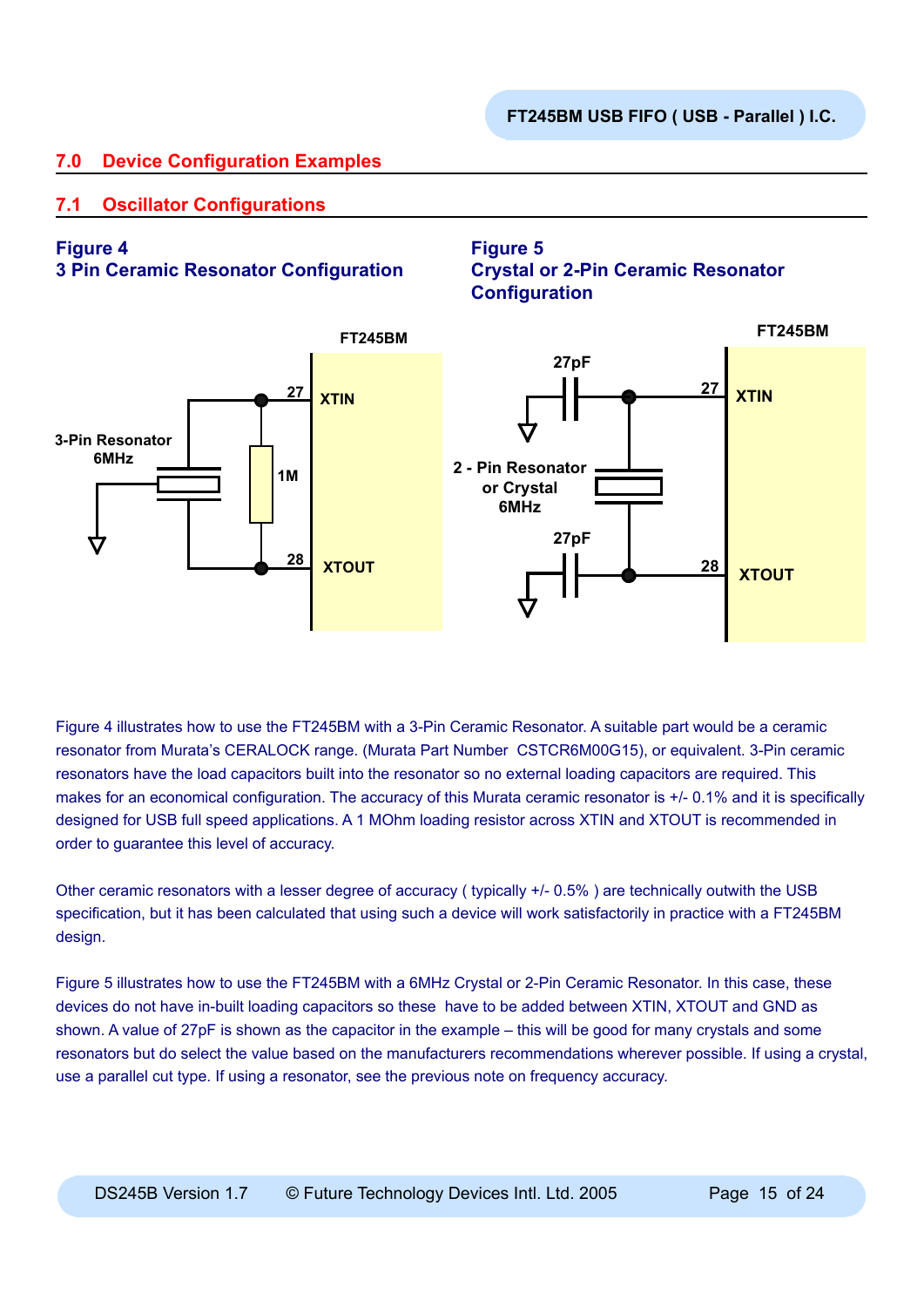# **7.2 EEPROM Configuration**

# **Figure 6 EEPROM Configuration**



Figure 6 illustrates how to connect the FT245BM to the 93C46 (93C56 or 93C66) EEPROM. EECS (pin 32) is directly connected to the chip select (CS) pin of the EEPROM. EESK (pin 1) is directly connected to the clock (SK) pin of the EEPROM. EEDATA (pin 2) is directly connected to the Data In (Din) pin of the EEPROM. There is a potential condition whereby both the Data Output (Dout) of the EEPROM can drive out at the same time as the EEDATA pin of the FT245BM. To prevent potential data clash in this situation, the Dout of the EEPROM is connected to EEDATA of the FT245BM via a 2.2 K resistor.

Following a power-on reset or a USB reset, the FT245BM will scan the EEPROM to find out a) if an EEPROM is attached to the Device and b) if the data in the device is valid. If both of these are the case, then the FT245BM will use the data in the EEPROM, otherwise it will use its built-in default values. When a valid command is issued to the EEPROM from the FT245BM, the EEPROM will acknowledge the command by pulling its Dout pin low. In order to check for this condition, it is necessary to pull Dout high using a 10K resistor. If the

command acknowledge doesn't happen then EEDATA will be pulled high by the 10K resistor during this part of the cycle and the device will detect an invalid command or no EEPROM present.

There are two varieties of these EEPROM's on the market – one is configured as being 16 bits wide, the other is configured as being 8 bits wide. These are available from many sources such as Microchip, ST Micro, ISSI etc. The FT245BM requires EEPROM's with a 16-bit wide configuration such as the Microchip 93LC46B device. The EEPROM must be capable of reading data at a 1Mb clock rate at a supply voltage of 4.35V to 5.25V. Most available parts are capable of this.

Check the manufacturers data sheet to find out how to connect pins 6 and 7 of the EEPROM. Some devices specify these as no-connect, others use them for selecting 8 / 16 bit mode or for test functions. Some other parts have their pinout rotated by  $90^{\circ}$  so please select the required part and its options carefully.

It is possible to "share" the EEPROM between the FT245BM and another external device such as an MCU. However, this can only be done when the FT245BM is in its reset condition as it tri-states its EEPROM interface at that time. A typical configuration would use four bits of an MCU IO Port. One bit would be used to hold the FT245BM reset (using RESET#) on power-up, the other three would connect to the EECS, EESK and EEDATA pins of the FT245BM in order to read / write data to the EEPROM at this time. Once the MCU has read / written the EEPROM, it would take RESET# high to allow the FT245BM to configure itself and enumerate over USB.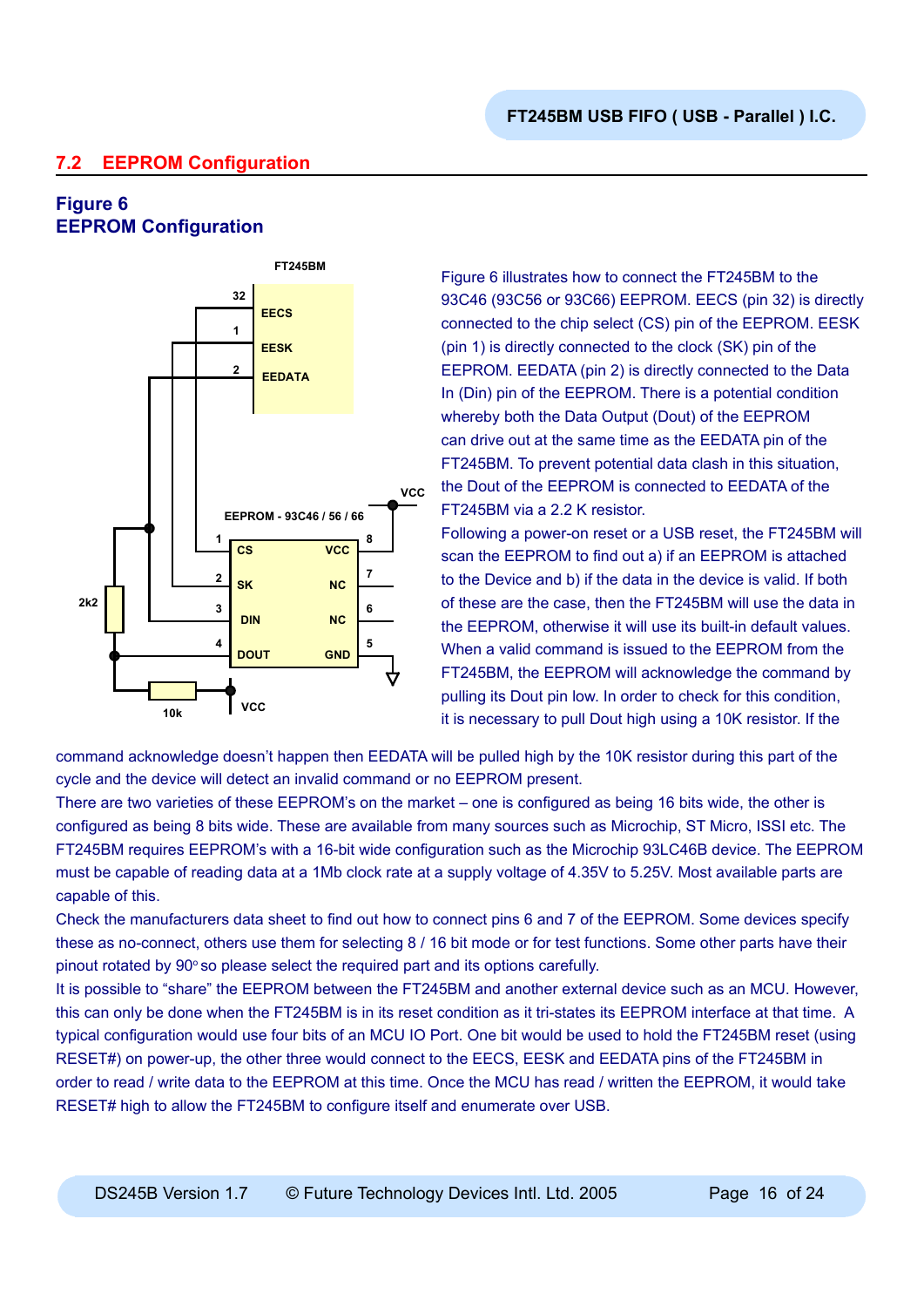# **7.3 USB Bus Powered and Self Powered Configuration**

# **Figure 7**

# **USB Bus Powered Configuration**



Figure 7 illustrates a typical USB bus powered configuration. A USB Bus Powered device gets its power from the USB bus. Basic rules for USB Bus power devices are as follows –

- a) On plug-in, the device must draw no more than 100mA
- b) On USB Suspend the device must draw no more than 500uA.
- c) A Bus Powered High Power Device (one that draws more than 100mA) should use the PWREN# pin to keep the current below 100mA on plug-in and 500uA on USB suspend.
- d) A device that consumes more than 100mA can not be plugged into a USB Bus Powered Hub
- e) No device can draw more that 500mA from the USB Bus.

The power descriptor in the EEPROM should be programmed to match the current draw of the device.

A Ferrite Bead is connected in series with USB power to prevent noise from the device and associated circuitry (EMI) being radiated down the USB cable to the Host. The value of the Ferrite Bead depends on the total current required by the circuit – a suitable range of Ferrite Beads is available from Steward ([www.steward.com](http://www.steward.com)) for example Steward Part # **MI0805K400R-00 also available as DigiKey Part #** 240-1035-1.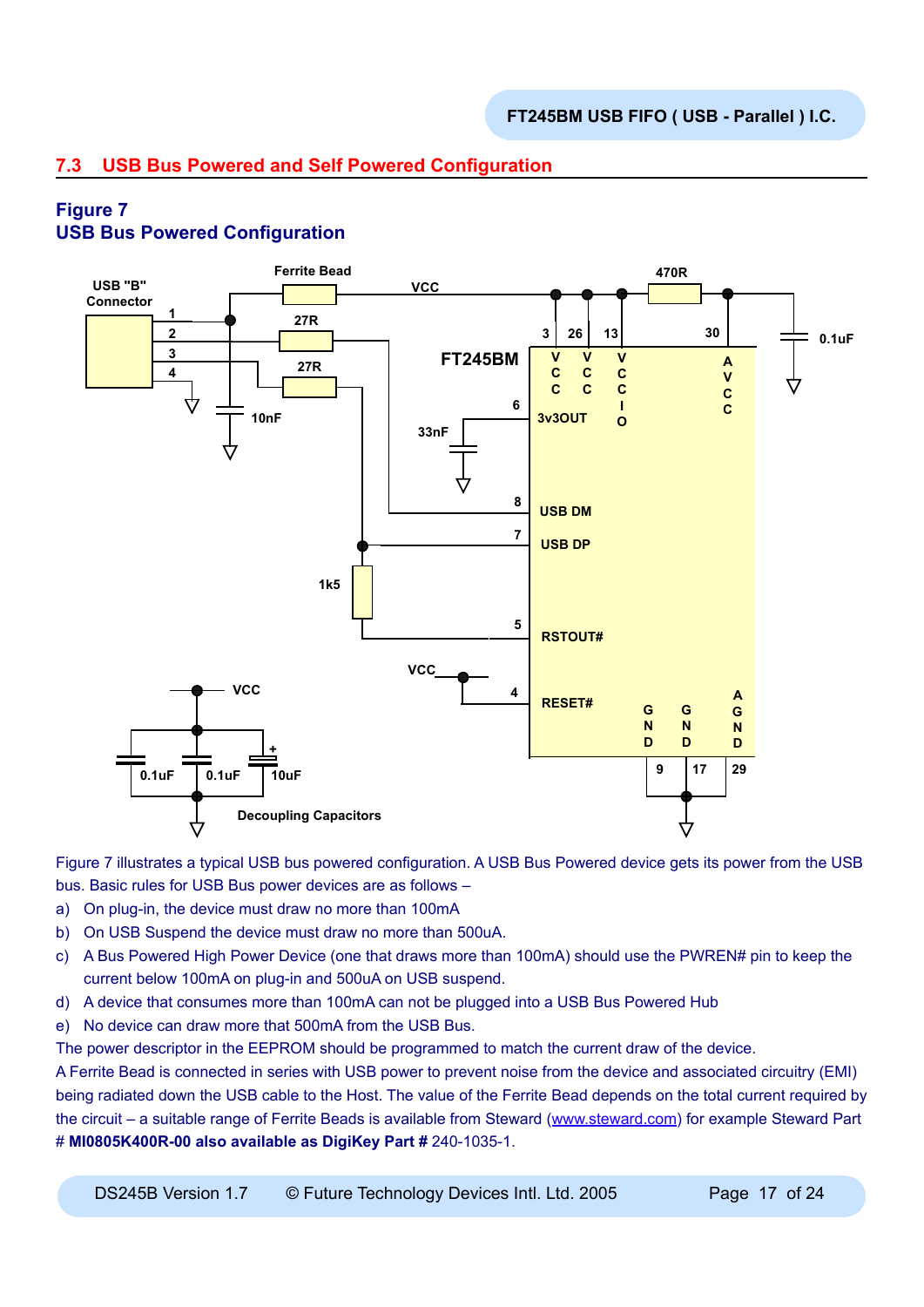

**FT245BM USB FIFO ( USB - Parallel ) I.C. Figure 8 USB Self Powered Configuration**

Figure 8 illustrates a typical USB self powered configuration. A USB Self Powered device gets its power from its own POWER SUPPLY and does not draw current from the USB bus. The basic rules for USB Self power devices are as follows –

- a) A Self-Powered device should not force current down the USB bus when the USB Host or Hub Controller is powered down.
- b) A Self Powered Device can take as much current as it likes during normal operation and USB suspend as it has its own POWER SUPPLY.
- c) A Self Powered Device can be used with any USB Host and both Bus and Self Powered USB Hubs

The USB power descriptor option in the EEPROM should be programmed to a value of zero (self powered).

To meet requirement a) the 1.5K pull-up resistor on USBDP is connected to RSTOUT# as per the bus-power circuit. However, the USB Bus Power is used to control the RESET# Pin of the FT245BM device. When the USB Host or Hub is powered up RSTOUT# will pull the 1.5K resistor on USB DP to 3.3V, thus identifying the device as a full speed device to USB. When the USB Host or Hub power is off, RESET# will go low and the device will be held in reset. As RESET# is low, RSTOUT# will also be low, so no current will be forced down USBDP via the 1.5K pull-up resistor when the host or hub is powered down. Failure to do this may cause some USB host or hub controllers to power up erratically.

Note : When the FT245BM is in reset, the FIFO interface pins all go tri-state. These pins have internal 200K pull-up resistors to VCCIO so they will gently pull high unless driven by some external logic.

DS245B Version 1.7  $\circ$  Future Technology Devices Intl. Ltd. 2005 Page 18 of 24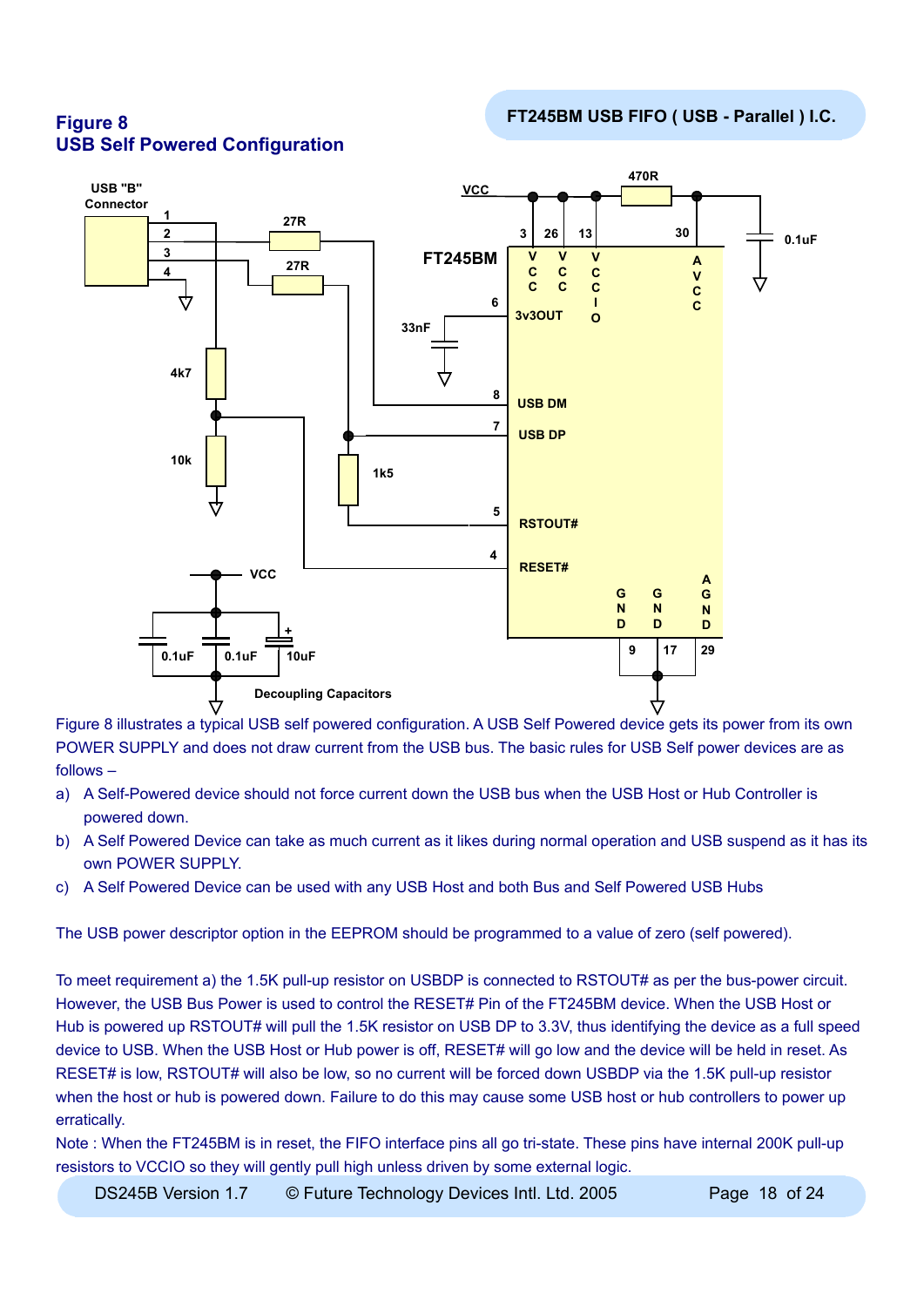

# **Figure 9 Bus Powered Circuit with 3.3V logic drive / supply voltage**

Figure 9 shows how to configure the FT245BM to interface with a 3.3V logic device. In this example, a discrete 3.3V regulator is used to supply the 3.3V logic from the USB supply. VCCIO is connected to the output of the 3.3V regulator, which in turn will cause the FIFO interface IO pins to drive out at 3.3V level. For USB bus powered circuits some considerations have to be taken into account when selecting the regulator –

- a) The regulator must be capable of sustaining its output voltage with an input voltage of 4.35 volts. A Low Drop Out (LDO) regulator must be selected.
- b) The quiescent current of the regulator must be low in order to meet the USB suspend total current requirement of <= 500uA during USB suspend.

An example of a regulator family that meets these requirements is the MicroChip (Telcom) TC55 Series. These devices can supply up to 250mA current and have a quiescent current of under 1uA.

In some cases, where only a small amount of current is required (< 5mA), it may be possible to use the in-built regulator of the FT245BM to supply the 3.3V without any other components being required. In this case, connect VCCIO to the 3V3OUT pin of the FT245BM.

Note : It should be emphasised that the 3.3V supply for VCCIO in a bus powered design with a 3.3V logic interface should come from an LDO which is supplied by USB bus, or from the 3V3OUT pin of the FT245BM, and not from any other source.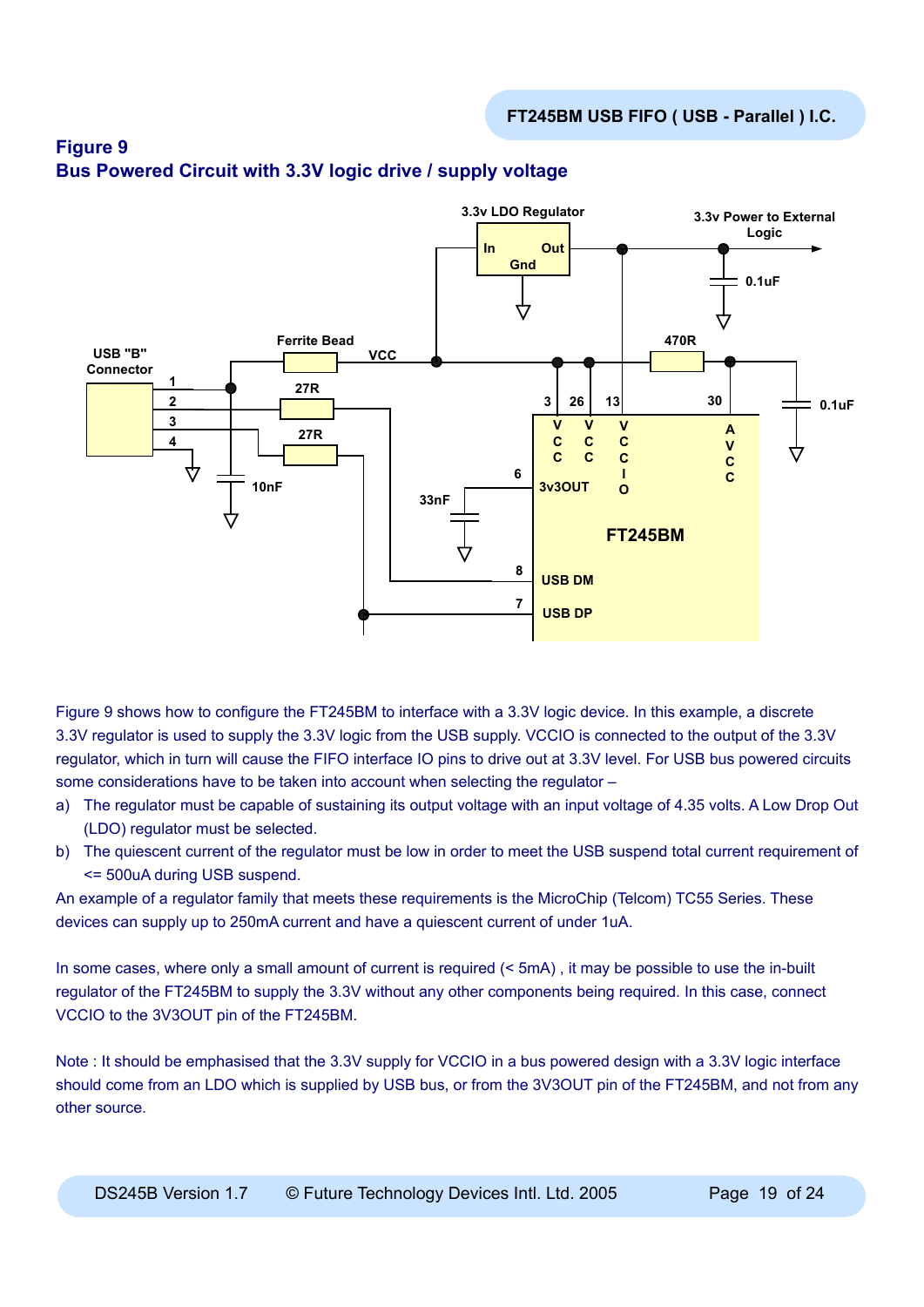

# **Figure 10 Self Powered Circuit with 3.3 V logic drive / supply voltage**

Figure 10 is an example of a USB self powered design with 3.3V interface. In this case VCCIO is supplied by an external 3.3V supply in order to make the device IO pins drive out at 3.3V logic level, thus allowing it to be connected to a 3.3V MCU or other external logic. A USB self powered design uses its own power supplies, and does not draw any of its power from the USB bus. In such cases, no special care need be taken to meet the USB suspend current (0.5 mA) as the device does not get its power from the USB port.

As with bus powered 3.3V interface designs, in some cases, where only a small amount of current is required (<5mA), it may be possible to use the in-built regulator of the FT245BM to supply the 3.3V without any other components being required. In this case, connect VCCIO to the 3v3OUT pin of the FT245BM.

Note that if SI/WU is not being used it should be pulled up to VCCIO.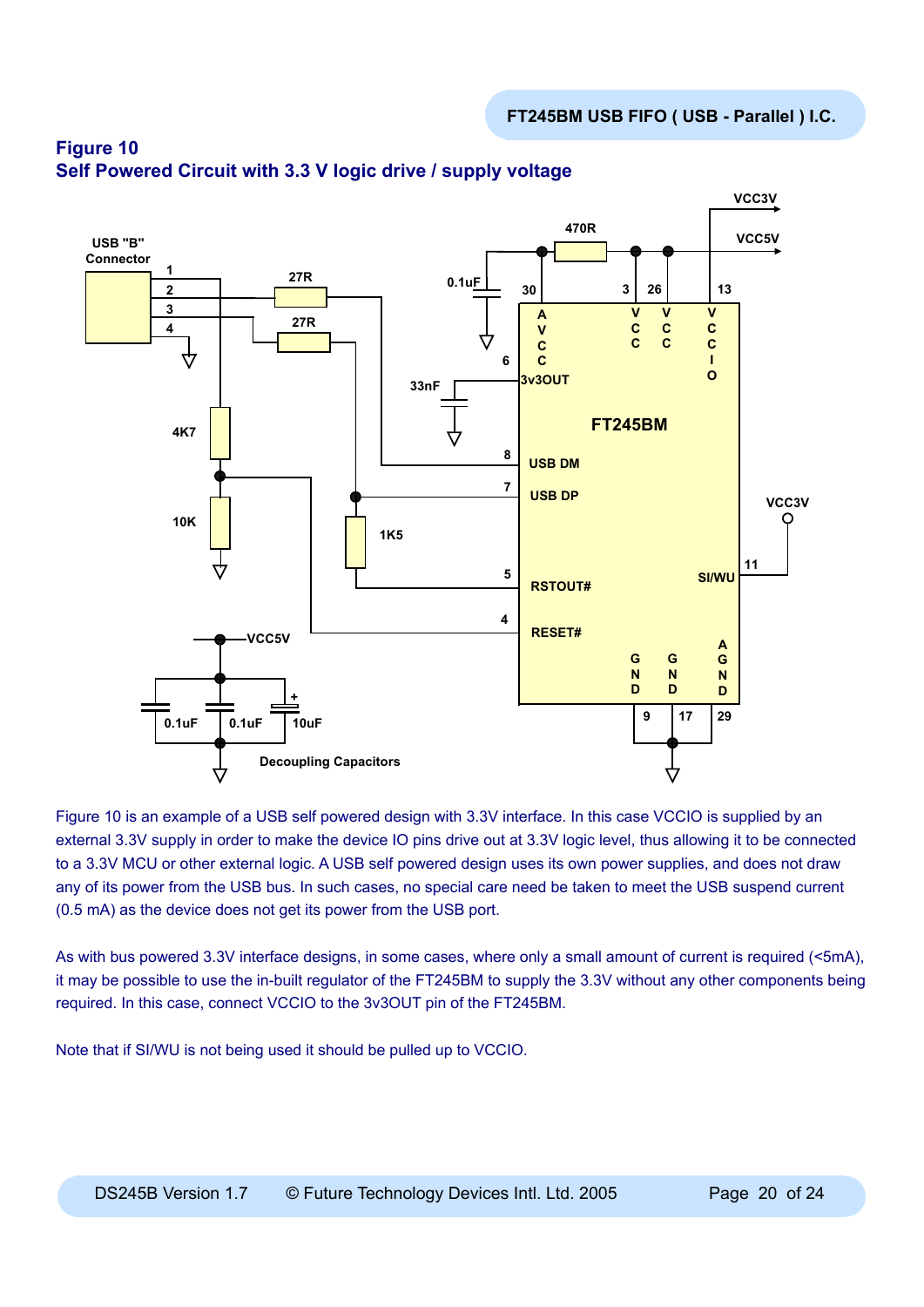

USB Bus powered circuits need to be able to power down in USB suspend mode in order to meet the <= 500uA total suspend current requirement (including external logic). Some external logic can power itself down into a low current state by monitoring the PWREN# pin. For external logic that cannot power itself down in that way, the FT245BM provides a simple but effective way of turning off power to external circuitry during USB suspend.

Figure 11 shows how to use a discrete P-Channel Logic Level MOSFET to control the power to external logic circuits. A suitable device could be a Fairchild NDT456P, or International Rectifier IRLML6402, or equivalent. It is recommended that a "soft start" circuit consisting of a 1K series resistor and a 0.1 uF capacitor are used to limit the current surge when the MOSFET turns on. Without the soft start circuit there is a danger that the transient power surge of the MOSFET turning on will reset the FT245BM, or the USB host / hub controller. The values used here allow attached circuitry to power up with a slew rate of ~12.5 V per millisecond, in other words the output voltage will transition from GND to 5 V in approximately 400 microseconds.

Alternatively, a dedicated power switch I.C. with inbuilt "soft-start" can be used instead of a MOSFET. A suitable power switch i.c. for such an application would be a Micrel ([www.micrel.com](http://www.micrel.com)) MIC2025-2BM or equivalent. Please note the following points in connection with power controlled designs –

- a) The logic to be controlled must have its own reset circuitry so that it will automatically reset itself when power is reapplied on coming out of suspend.
- b) Set the Pull-down on Suspend option in the FT245BM's EEPROM.
- c) For USB high-power bus powered device (one that consumes greater than 100 mA, and up to 500 mA of current from the USB bus), the power consumption of the device should be set in the max power field in the EEPROM. A high-power bus powered device must use this descriptor in the EEPROM to inform the system of its power requirements.
- d) For 3.3V power controlled circuits VCCIO must not be powered down with the external circuitry (PWREN# gets its VCC supply from VCCIO). Either connect the power switch between the output of the 3.3V regulator and the external 3.3V logic OR if appropriate power VCCIO from the 3v3OUT pin of the FT245BM.

DS245B Version 1.7  $\circ$  Future Technology Devices Intl. Ltd. 2005 Page 21 of 24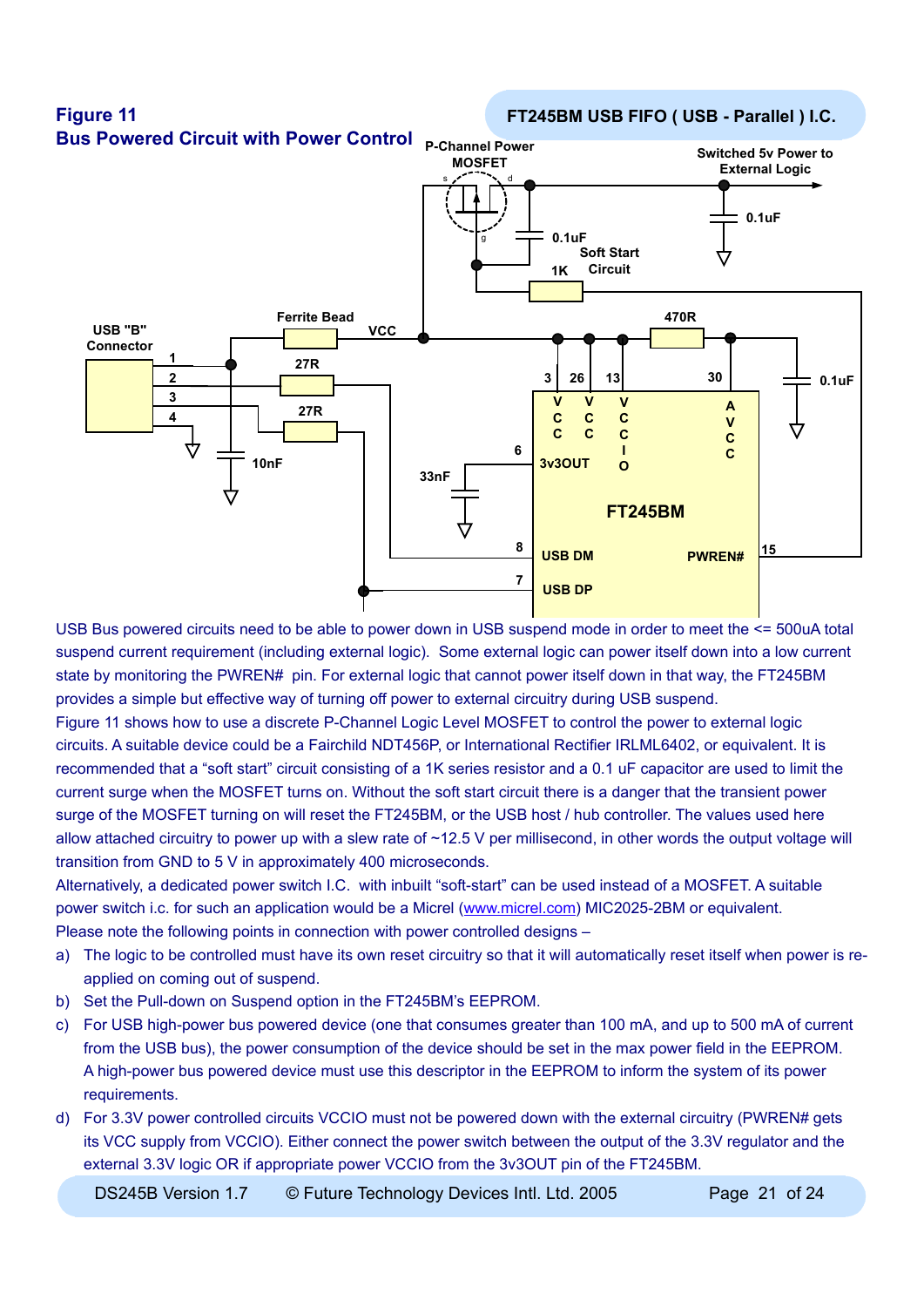# **Figure 12 Microprocessor Interface Example**



Figure 12 illustrates a typical interface between the FT245BM and a MicroController (MCU). This examples uses two IO Ports of the MCU, one port (8 bits) to transfer data and the other port (4 / 5 bits) to monitor the TXE# and RXF# status bits and generate the RD# and WR strobes to the FT245BM as required. Optionally, SI / WU can be connected to another IO pin if this function is required. If the SI / WU function is not required, tie this pin of the FT245BM to VCCIO. If the MCU is handling power management functions, then PWREN# should also be connected to an IO pin of the MCU.

The 8 data bits of Port 1 can be shared with other peripherals when the MCU is not accessing the FT245BM.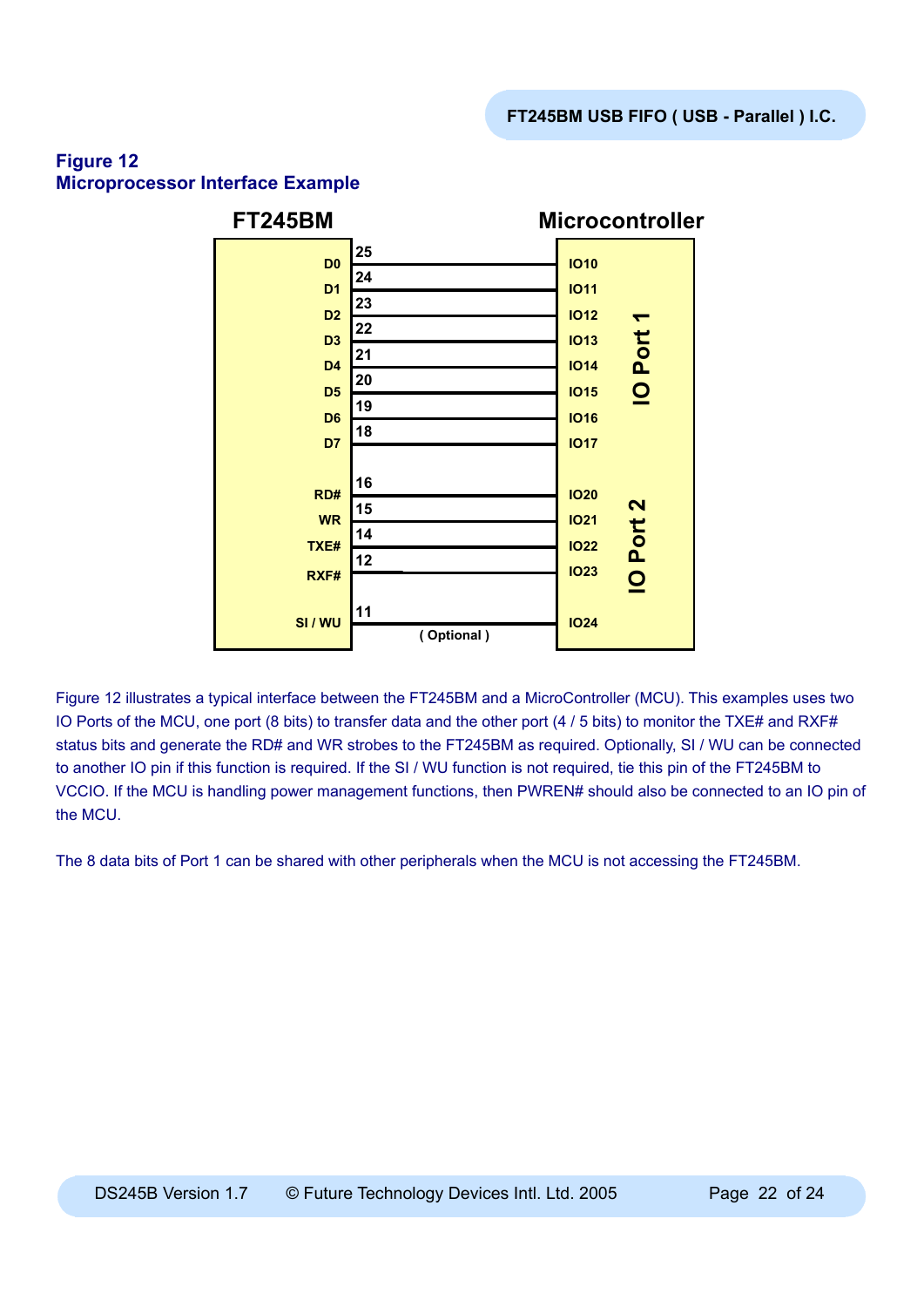## **8.0 Document Revision History**

#### **DS245B Version 1.0** – Initial document created 8th August 2002.

#### **DS245B Version 1.1** – Updated 23 October 2003

- Pin and package naming made consistent throughout data sheet.
- Section 1.0 Corrected data transfer rate for VCP drivers.
- Section 1.0 Amended to reflect availability of Mac OS X drivers.
- Section 1.1 Description of behaviour of TXE# and RXF# amended.
- Section 3.1 Minor changes to functional block descriptions.
- Section 2.0 Compatible EEPROM configurations corrected.
- Section 4.1 SI/WU Pin description amended.
- Section 4.1 RSTOUT# Pin description amended.
- Section 4.1 EEPROM interface Pin descriptions amended.
- Section 4.1 Note 2 should have referred to VCCIO, not VCC.
- Section 4.1 FIFO timing diagram amended.
- Section 6.1 Minimum Operating supply voltage adjusted.
- Section 7.1 Updated recommended ceramic resonator part number and circuit configuration.
- Section 7.3 "USB Self Powered Configuration (1)" (original Figure 8) removed. Recommended circuit for USB self powered designs updated.
- Section 7.3 Self Powered Circuit with 3.3V logic drive / supply voltage added (new figure 8).
- Section 7.3 Figure 11 Bus powered circuit with power control updated to add soft start circuit on MOSFET. Circuit description amended.

#### **DS245B Version 1.2** – Updated 20 November 2003.

- Section 6.1 FIFO Data control Bus IO pin characteristics amended
- Section 6.1 RESET#, TEST, EECS, EESK, and EEDATA pin characteristics amended.
- Section 6.1 RSTOUT# pin characteristics amended.

#### **DS245B Version 1.3** – Updated 10 December 2003

- Section 5.0 Package drawing amended.
- Section 6.0 Floor Life / Relative Humidity specification added. ESD and Latch Up specifications amended.
- Section 7.1 Required accuracy of crystal / resonator corrected.

#### **DS245B Version 1.4** – Updated 10 February 2004

- Grammar Corrections.
- Section 10.0 FTDI Address Updated
- Section 4.1 VCCIO Pin description ammended.

#### **DS245B Version 1.5** – Updated March 2004

- Section 4.1 FIFO EESK Pin Description amended
- Section 4.1 FIFO WR timings and diagram amended.
- Section 7.3 Figure 10 SI/WU Pin number corrected
- Section 7.3 Figure 11 PWREN# Pin number corrected

#### **DS245B Version 1.6** – Updated February 2005

- Section 1 Win CE VCP drivers now available
- Section 1 D2XX drivers for Win CE and Linux now available
- Section 5 FT245BL (lead free) and FT245BQ (lead free QFN package) now available

#### **DS245B Version 1.7** – Updated December 2005

- Section 1.0 Driver OS support updated
- Section 6.1 USB Data line absolute maximum ratings added